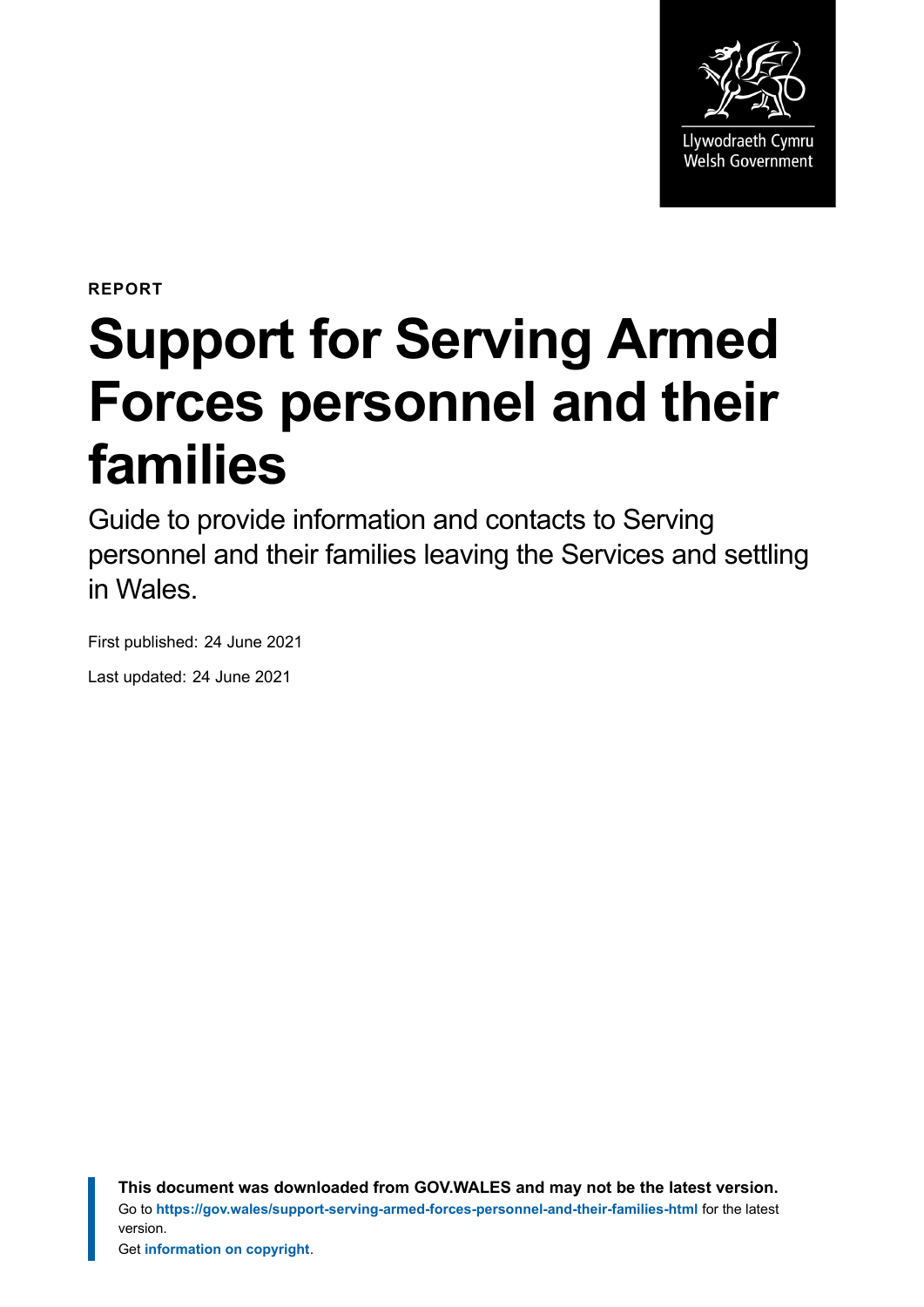### **Contents**

| <b>Introduction</b>                                         |
|-------------------------------------------------------------|
| <b>Government and Parliament in Wales</b>                   |
| <b>Resettlement: reflections from ex-Service personnel</b>  |
| <b>Resettlement: support available</b>                      |
| <b>Housing</b>                                              |
| <b>Health and wellbeing</b>                                 |
| <b>Education and skills</b>                                 |
| <b>Employment</b>                                           |
| <b>Pensions, benefits, finance and advice</b>               |
| <b>Families</b>                                             |
| <b>Armed Forces support groups and hubs</b>                 |
| <b>Local Councils in Wales</b>                              |
| <b>Armed Forces Liaison Officers (AFLO) contact details</b> |

# <span id="page-1-0"></span>**Introduction**

The Welsh Government warmly welcomes you to Wales. Working with our

**This document was downloaded from GOV.WALES and may not be the latest version.** Go to **<https://gov.wales/support-serving-armed-forces-personnel-and-their-families-html>** for the latest version. Get **[information on copyright](https://gov.wales/copyright-statement)**.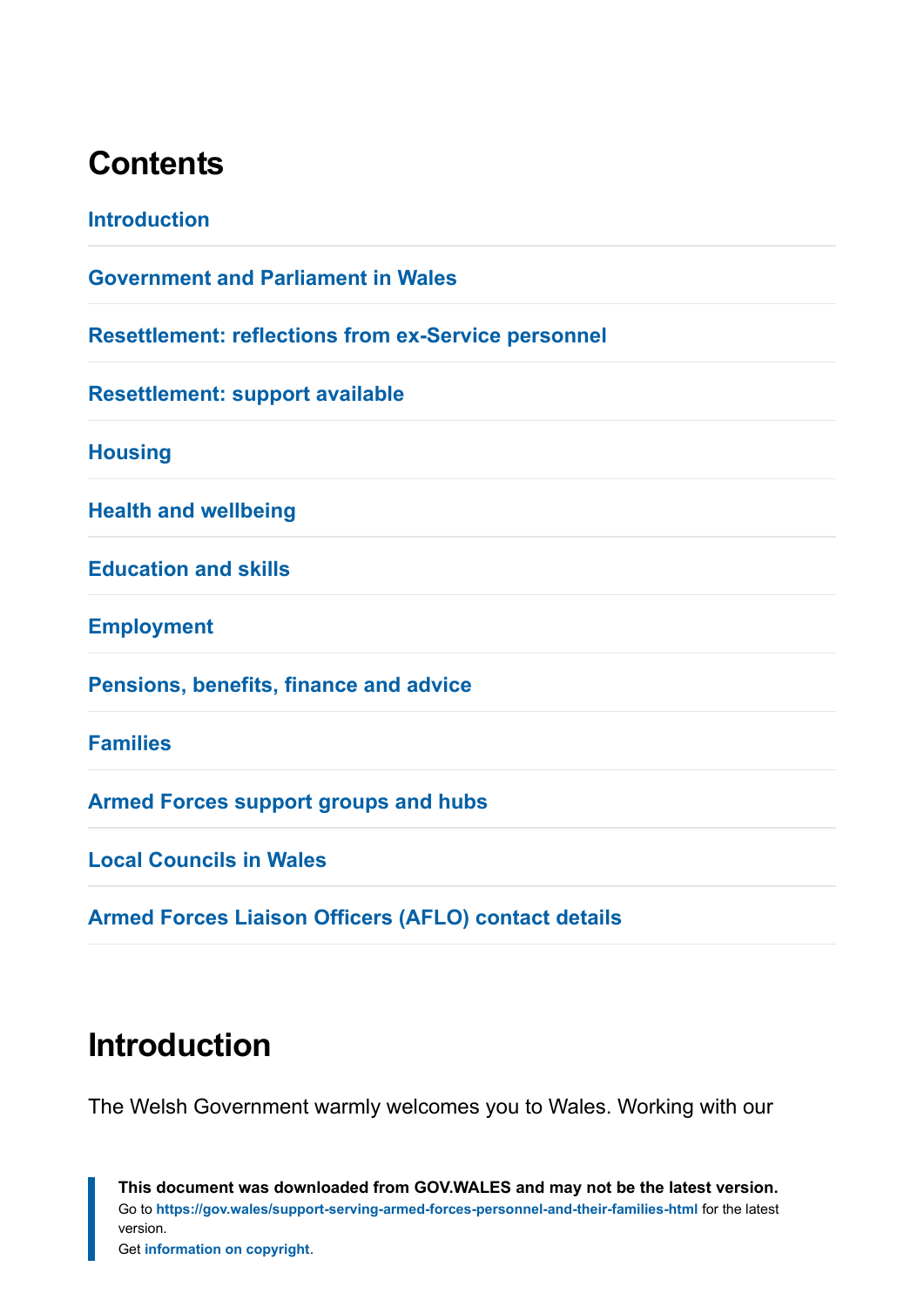partners the Career Transition Partnership (CTP) and the Armed Forces in Wales through 160<sup>th</sup> (Welsh) Brigade, we have developed this guide to provide key information and contacts for you as Serving personnel and your families on leaving the Services and settling in Wales.

The Welsh Government is the overarching Governmental body in Wales and has devolved powers from the UK Government. This means transfer of powers by a central government (the UK Government) to the Government of Wales. It means that there are distinct legislatures and governments in Wales, Scotland and Northern Ireland which have powers over a range of policy areas which have previously been the responsibility of the UK Government. In Wales devolved powers include health, social care, education, housing and local government. The UK Government currently retains responsibility for defence, foreign policy and most benefits.

As a Government we work closely with the Armed Forces sector. We have an Armed Forces Expert Group which is chaired by the Minister with portfolio responsibility for the Armed Forces community in Wales. The membership consists of the Tri-services and partners in the public and third sectors to ensure services meet your needs as members of the Armed Forces community. The Expert Group advises us and helps us ensure you are supported and have a voice.

Wales is a vibrant nation with its own language, heritage and cultural identity. It has a proud military tradition. We recognise the valuable contribution the Armed Forces make to the communities in which they live.

This report gives you information on some of the services provided which was correct at the time of publication but may be subject to change. Using the contact details provided will enable you to access more detailed information should you wish to.

# <span id="page-2-0"></span>**Government and Parliament in Wales**

Wales is governed by the Welsh Government, which is based in the capital city of Cardiff. The First Minister is the leader of the Welsh Government. His official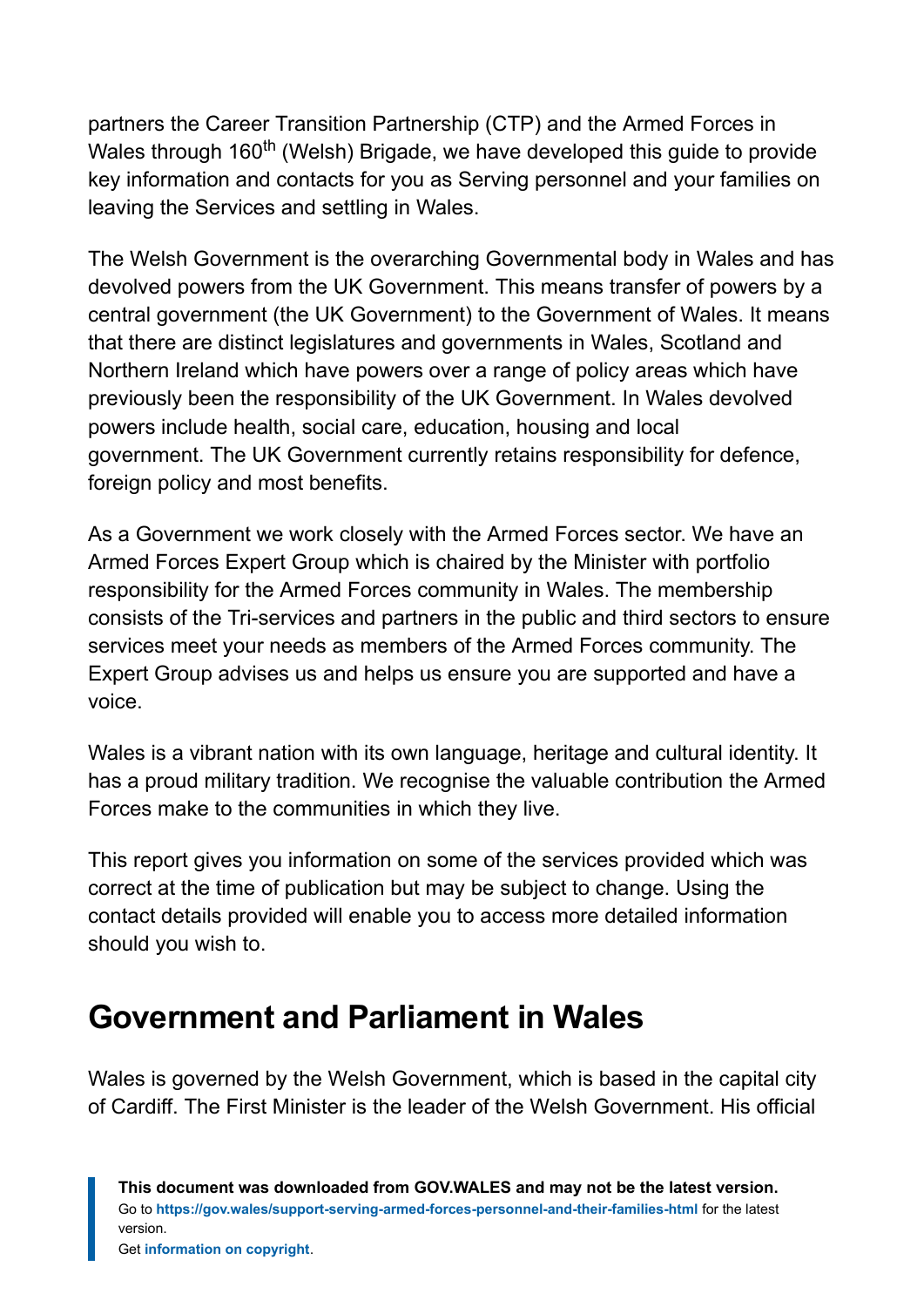office is based in Ty Hywel in Cardiff Bay.

In Wales we have our own Parliament, the National Assembly for Wales which was established by the Government of Wales Act 1998 and elections take place every five years.

From 6 May 2020 the National Assembly for Wales changed its name to the Welsh Parliament or Senedd Cymru, commonly known as the Senedd.

The Senedd in Cardiff Bay is the main building of the Welsh Parliament. As it is a public building you are able to visit seven days a week (subject to Covid restrictions) and access the public galleries to listen to debates when Parliament is sitting. **[Find out more information on the Senedd.](http://www.senedd.wales./)**

Everyone in Wales is represented by Members of the Senedd (MS). It is the role of our MS' to carry out the work of the Welsh Parliament; they represent the interests of Wales and its people, make laws for Wales and hold the Welsh Government to account. **[Find out your Member of the Senedd](http://www.senedd.assembly.wales/mgMemberIndex.aspx?bcr=1)**.

#### **Wales Office**

The Office of the Secretary of State for Wales supports the Secretary of State in supporting and promoting the best interests of Wales within the wider United Kingdom, ensuring Welsh interests are effectively represented within the UK Government, and the UK Government's responsibilities are effectively represented in Wales.

### **Welsh Local Government Association**

The Welsh Local Government Association (WLGA) represents the interests of local government and promotes local democracy in Wales. Its primary purposes are to promote better local government, to promote its reputation and to support authorities in the development of policies and priorities which will improve public services and democracy.

The WLGA is a politically led cross-party organisation that seeks to give local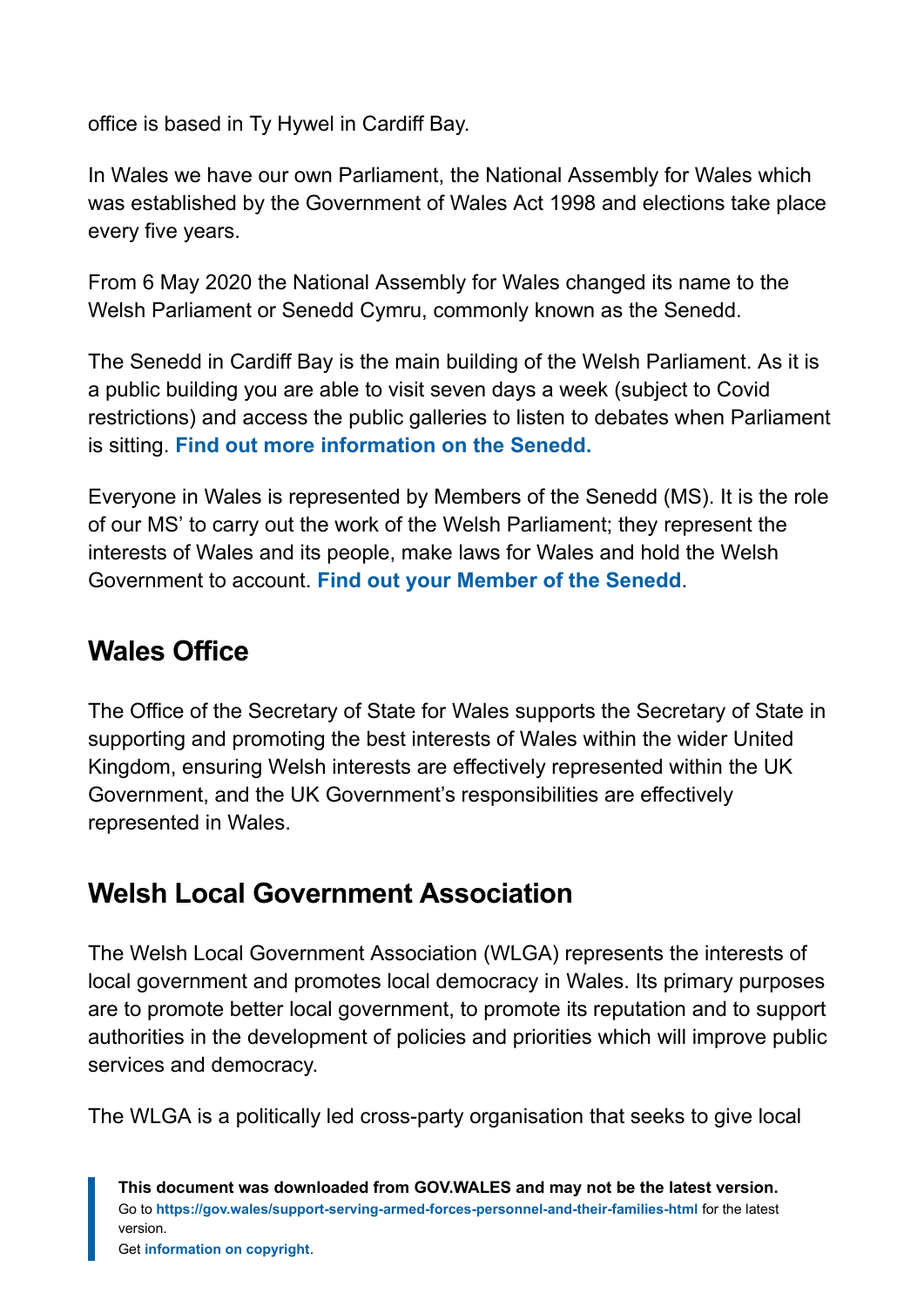government a strong voice at a national level. The Association is a membership organisation that represents all 22 Local Authorities in Wales, the 3 Fire and Rescue Authorities and the 3 National Park Authorities are associate members. **[Find out more about the role of the WLGA.](http://www.wlga.wales/)**

#### **Local Authorities**

Wales has 22 Local Authorities. These cover all local government responsibilities including education, housing, waste or recycling, open spaces and parks. Each local authority has an Armed Forces Champion. The role of the Armed Forces Champion is to provide a voice for the Armed Forces community ensuring their needs or identified issues, are heard and supported in Council business**.** All local authorities in Wales have signed the Armed Forces Covenant.

### **Armed Forces Liaison Officers**

There are 7 Armed Forces Liaison Officers (AFLOs) based in Wales, each covering more than one local authority. They work closely with the Welsh Government and the Armed Forces sector and are responsible for raising awareness of the issues affecting the Armed Forces Community in Wales along with promoting and coordinating work to honour the Armed Forces Covenant. The AFLOs would be your first point of contact if you have a query or issue you would like to raise. They will also be able to provide you with detail on local support groups, hubs and organisations available in your area.

# <span id="page-4-0"></span>**Resettlement: reflections from ex-Service personnel**

What did the experience teach you?

• To remain flexible, the first employment will not necessarily be the enduring opportunity so choose the stability or balance over maximising your potential if necessary.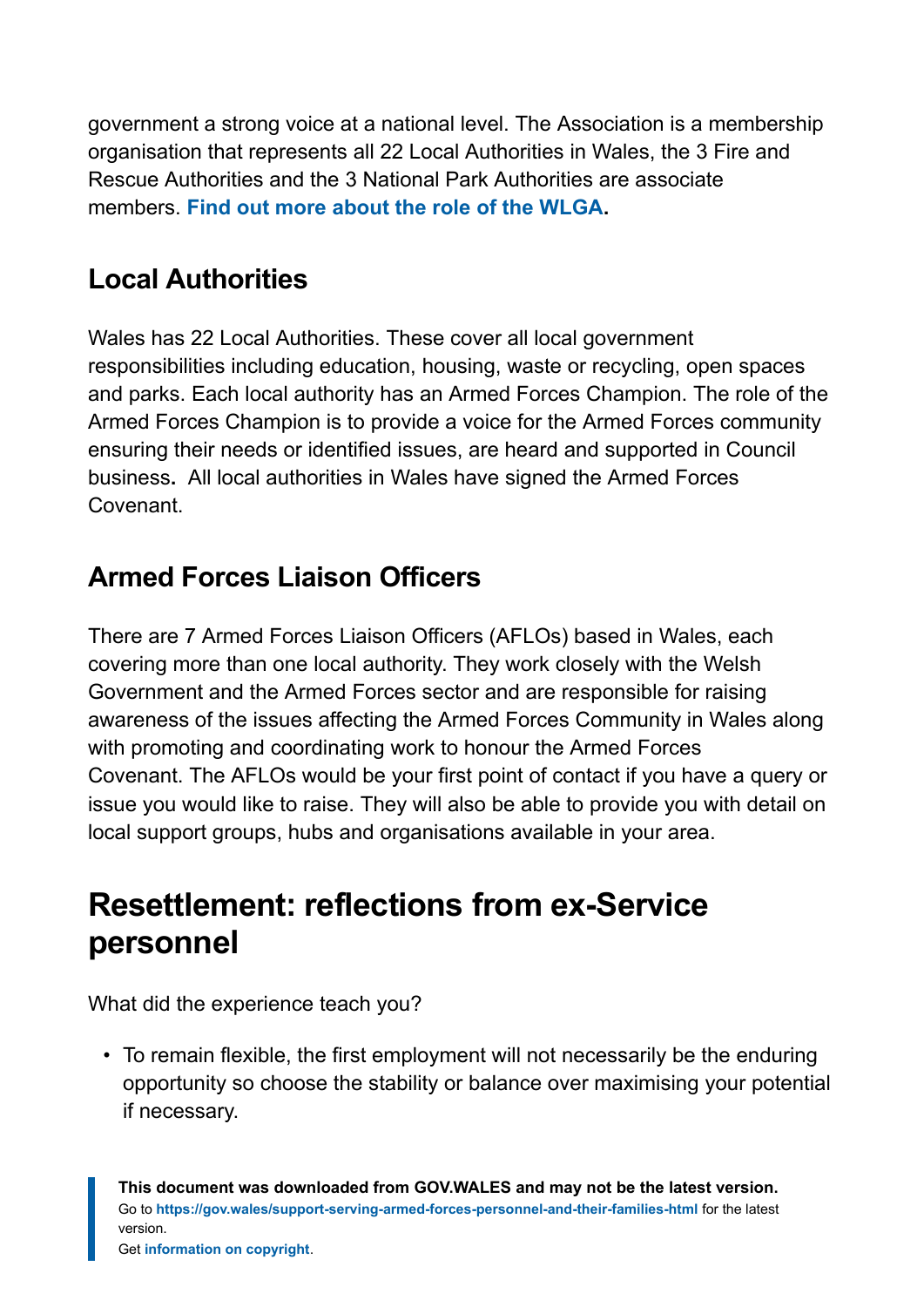- The various resettlement briefs will focus on you 'owning' your resettlement process and transition, and whilst you might feel that you own your military career management to a degree, this is really the first time in several decades where you fully own the direction in which you will head, the objectives and priorities you set as a family, and the manner in which you will do this. No matter what background and rank, this is a change in mindset to be developed and managed, in order to make the most of the opportunities of civilian life.
- Networks are probably the most important aspect of resettlement, the successful offers and opportunities came from those who understood what I had achieved in my military career and how that would help their organisation.
- There are no shortage of organisations and individuals who are prepared to provide advice, and create a generally supportive environment for those who have served.
- Nothing is guaranteed. You can find yourself in resettlement at very short notice. Grasp the opportunities it presents with both hands and try to remain positive. Engage in your own future, whilst the system will give you the tools to find your feet in a new guise, it will not put you there. You HAVE to engage.

What would you have done differently?

- The period of reflection and research only starts when you change gear and leave the services. It's important to realise that you need to adjust and not to rush in to a new role whilst you/family and lifestyle are also in transition.
- I didn't plan to leave when I did (as is the case with most), and so I had not thought through the requirements in detail, as to employment sectors and roles. Ideally, I would have identified what I wanted to do sufficiently far out, in order to develop a network, gain or formalise the experience and qualifications, and transition smoothly into that area. However, as a note of caution, even if one does plan carefully, it may not mean that this equates to a smooth transition and landing into civilian life.

What did the process not do that you expected it to?

• It was a lonely process so I think it is just a case of networking and ensuring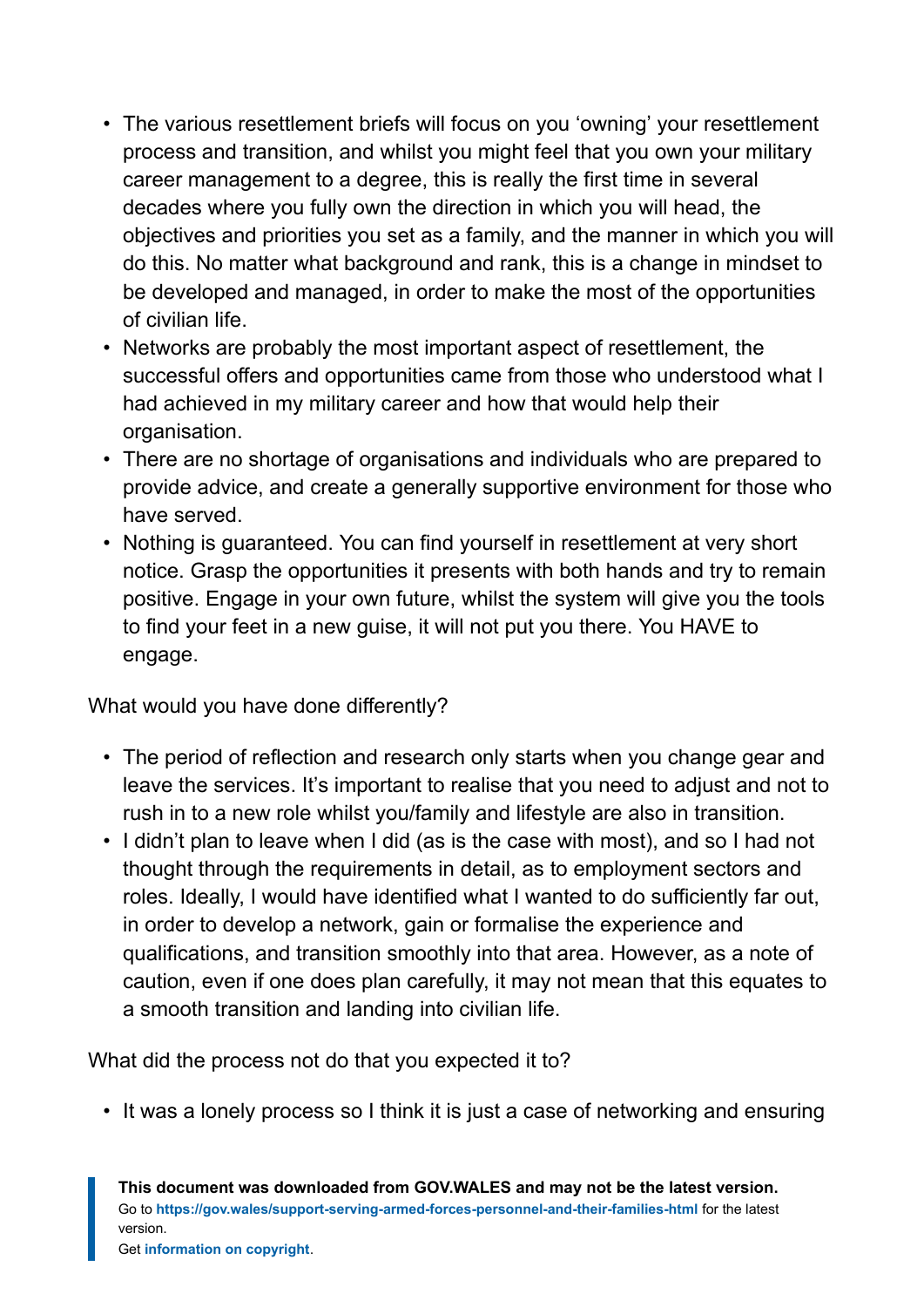that you have the support of family and friends, particularly if starting in a new location.

• I was lucky in that I did not need much from the system in terms of advice on housing, social, medical, education and spousal employment requirements. What would really have helped is that personal link to an organisation or sector, to help open the doors.

How could you have prepared better?

- I think the benefits of journaling, goal setting (coaching and mentoring) would have complemented the transition process well. Injury management outside of the military system is an additional challenge that military personnel can face so preparing for all eventualities is essential.
- When leaving at short notice this is difficult. Take all you can while in service.
- Keep your eyes open to what is going on outside the wire. Do not forget one day you WILL be outside the wire yourself!

Should I join as a Reservist?

- The process of leaving regular service and re-joining as a reserve is complex to navigate, I would advise starting the process well before you leave regular service.
- Join the Reserve!! For many it will be the last thing you will want to do, that much is well understood. From my perspective there is a readymade social network of like-minded people out there local to where you are going to settle. Join it before you leave the regulars. Especially true if you are going to be new to an area.

# <span id="page-6-0"></span>**Resettlement: support available**

### **Career Transition Partnership (CTP)**

CTP is a partnership between MOD and Right Management and delivers 3rd line support to all Service leavers (1st is delivered by Unit staff, 2nd by the Individual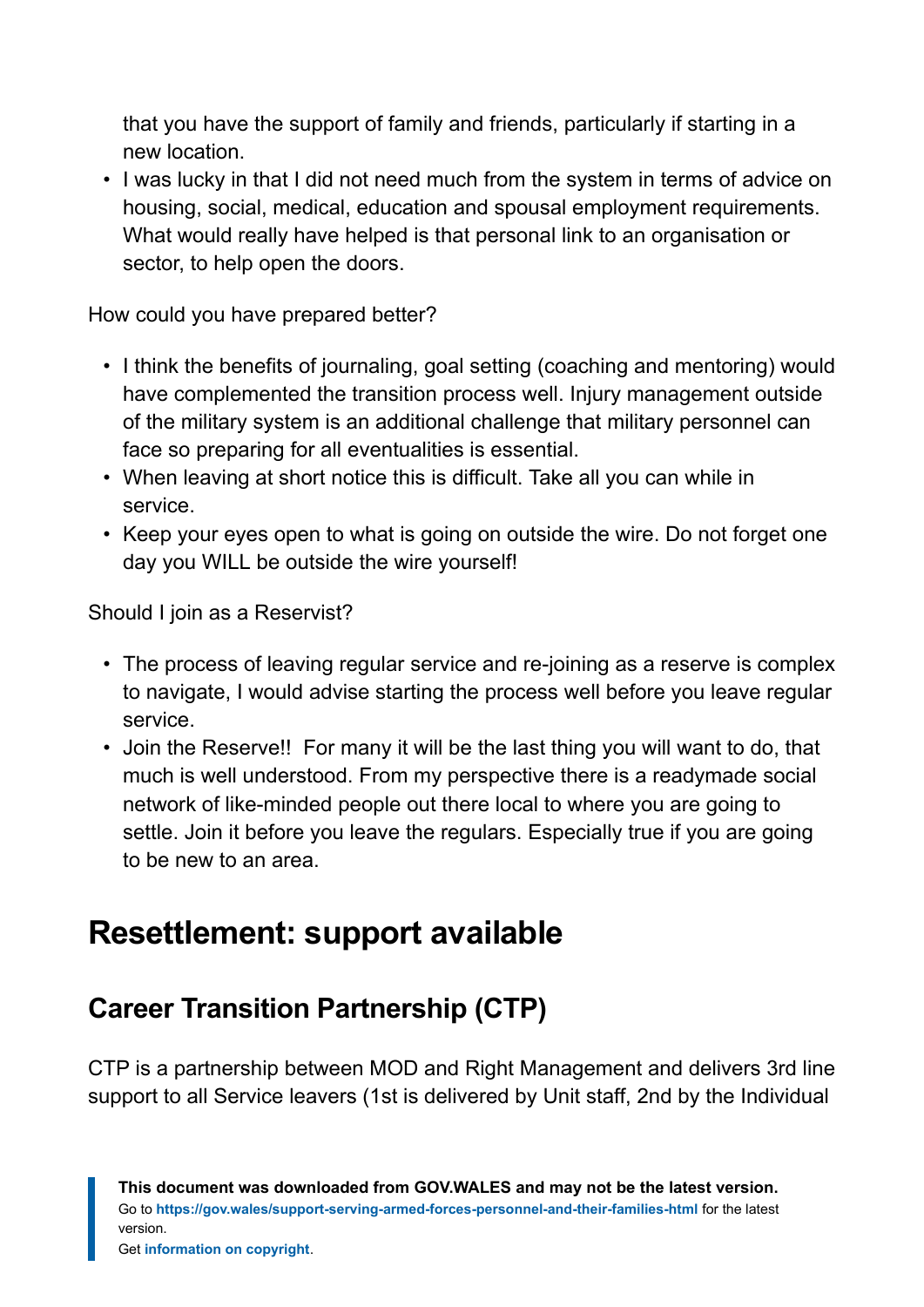Education and Resettlement Officer (IERO).

Resettlement is a Service Leavers responsibility. CTP provide a framework and support for Service leavers planning your resettlement. Entitlement will vary depending on length of your service, see JSP 534 for details (**[page 36,](https://assets.publishing.service.gov.uk/government/uploads/system/uploads/attachment_data/file/465794/20151001-JSP_534_Issue_14_TESRR_FINAL-O__3_.pdf) [paragraph 0313 for the table of entitlement](https://assets.publishing.service.gov.uk/government/uploads/system/uploads/attachment_data/file/465794/20151001-JSP_534_Issue_14_TESRR_FINAL-O__3_.pdf)**). Their Career Transition Workshop includes transferrable skills, CV writing, networking, interview skills and career planning.

The CTP have a full catalogue of training courses to assist with your resettlement, courses are tailored to Service leavers needs, and in many cases linked to employment. **[Access more info on the training website.](https://www.ctp.org.uk/resettlement-training)**

The CTP run numerous employer led events throughout the year for you to attend. **[Find out further information on all events](https://www.ctp.org.uk/events.)**. The CTP also have an extensive job board, RightJob with many Forces Friendly employers exclusively for use by Service leavers. Through the main website there is a range of **[online](http://www.ctp.org.uk/) [tools](http://www.ctp.org.uk/)** as well to assist with your resettlement such as Interview Simulator, CV Builder, Industry Sector Guides, Regional Employment Bulletins and more.

#### **Veterans UK**

Veterans UK is the Ministry of Defence (MOD) department which provides free support for veterans and their families, including a helpline, Veterans Welfare Service and injury or bereavement compensation scheme payments. They also provide welfare support for veterans of any age, and their families through the Veterans Welfare Service and the Veterans UK helpline: Freephone (UK only): 0808 1914 2 18, (overseas): +44 1253 866 043.

They are responsible for:

- **[Armed Forces Compensation Scheme \(AFCS\)](https://www.gov.uk/government/publications/armed-forces-compensation/armed-forces-compensation-what-you-need-to-know)**
- **[War Pension Scheme \(WPS\)](https://www.gov.uk/government/publications/war-pension-scheme/war-pension-scheme-what-you-need-to-know)**
- **[Armed Forces Pensions](https://www.gov.uk/government/publications/armed-forces-and-reserve-forces-pension-schemes-guidance-booklets)**
- **[Veterans Welfare Service \(VWS\)](https://www.gov.uk/guidance/veterans-welfare-service)**
- **[Defence Transition Services](https://www.gov.uk/guidance/help-and-support-for-service-leavers-and-their-families)**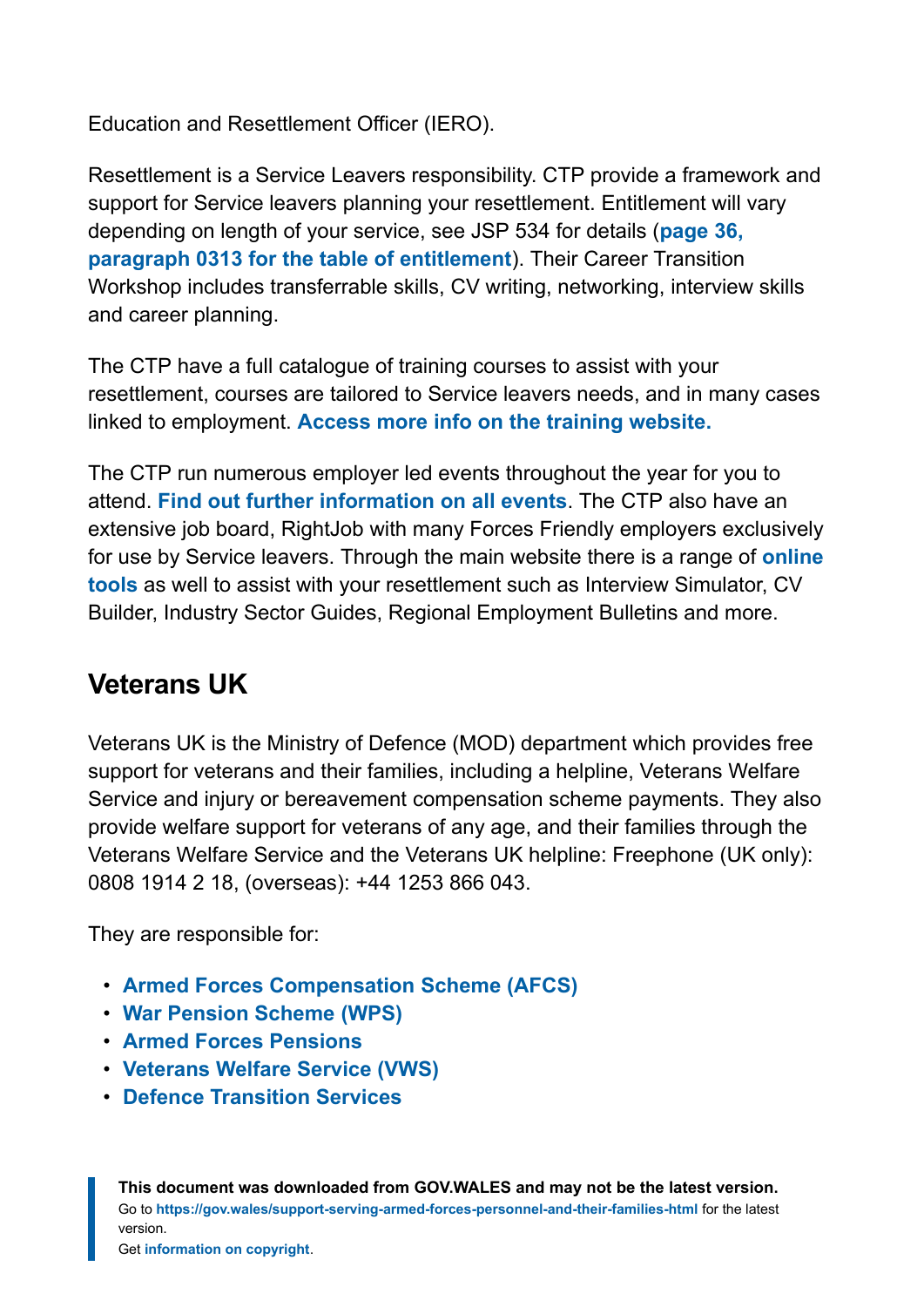• Veterans UK helpline

Through the website they also have up to date information on **[central/local](https://www.gov.uk/government/organisations/veterans-uk) [government and ex-Service organisations, and other voluntary groups](https://www.gov.uk/government/organisations/veterans-uk)**.

#### **Veterans Welfare Service (VWS)**

VWS sits within Veterans UK which is the statutory body within the Ministry of Defence (MOD) that assists Service personnel, Service leavers, veterans and their families. VWS provides assistance following a change in situation that may have resulted in a welfare need, such as leaving the Services, bereavement, changes in disablement, changes affecting income or finances and changes affecting housing. VWS assists anyone who has Served in HM Armed Forces, regular or reserves including National Servicemen), their families and dependants, anyone who is eligible for, or in receipt of compensation from the Armed Forces Compensation Scheme (AFCS) or the War Pensions Scheme (WPS), Service personnel who are to be medically discharged or have an enduring welfare requirement on discharge and bereaved families of Service personnel.

VWS works hand-in-hand with its sister organisation, the Defence Transition Services (DTS).

The VWS website provides **[further information](https://www.gov.uk/guidance/veterans-welfare-service)**.

You can contact VWS via the Veterans UK Helpline between 8.00am and 5.00pm, Monday to Friday: on Freephone (UK only):0808 1914 2 18.

Telephone (overseas): +44 1253 866 043.

You can also contact the Veterans Welfare Service through **[email](mailto:veterans-uk@mod.gov.uk)**.

### **Defence Transition Services (DTS)**

DTS sits within Veterans UK which is the statutory body within the Ministry of Defence (MOD) that assists Service personnel, Service leavers, veterans and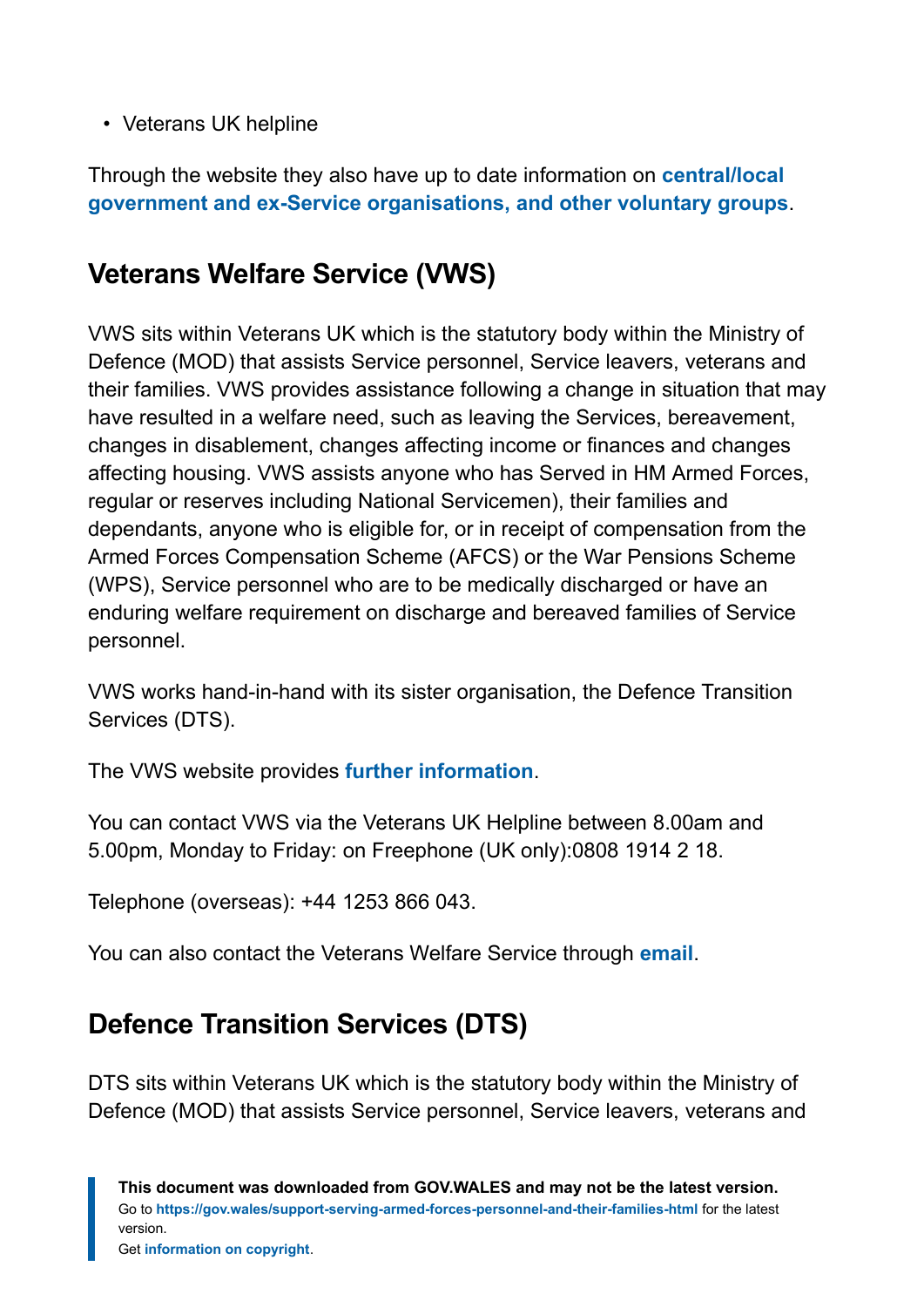their families.

DTS provides tailored support to Service leavers and their families, who are likely to face the most significant challenges as they transition from the military into civilian life on any transitional issue, including post-military housing, access to civilian healthcare, drug, alcohol or other dependencies, finances, children and relationships, and education, employment and training.

VWS works hand-in-hand with its sister organisation, the Veterans Welfare Service (VWS).

#### **[Please contact DTS via their central email address](mailto:DBSVets-DTS-Central@mod.gov.uk)**.

Alternatively, you can contact DTS via the Veterans UK Helpline between 8.00am and 5.00pm, Monday to Friday:

Freephone (UK only):0808 1914 2 18

Telephone (overseas): +44 1253 866 043

#### **160th (Welsh) Brigade: life skills**

160th (Welsh) Brigade is the Headquarters of the Army in Wales based in Brecon. Whilst there is no veteran specific focus in the brigade, those Serving personnel who are in the process of settling in Wales should contact SO2 Life Skills who can advise on preparations which should be made prior to discharge. This should be done in addition to gathering advice and support from within the normal unit chain of command, for example Unit Resettlement Officers and Welfare Officers.

#### **Army Education Centre**

The Army Education Centre is in Beachley Barracks, Chepstow. Not only can advice on training and education for life after service be gained by contacting them, this is also where the Individual Education and Resettlement Officer (IERO) is stationed. One of the first points of contact for those serving in Wales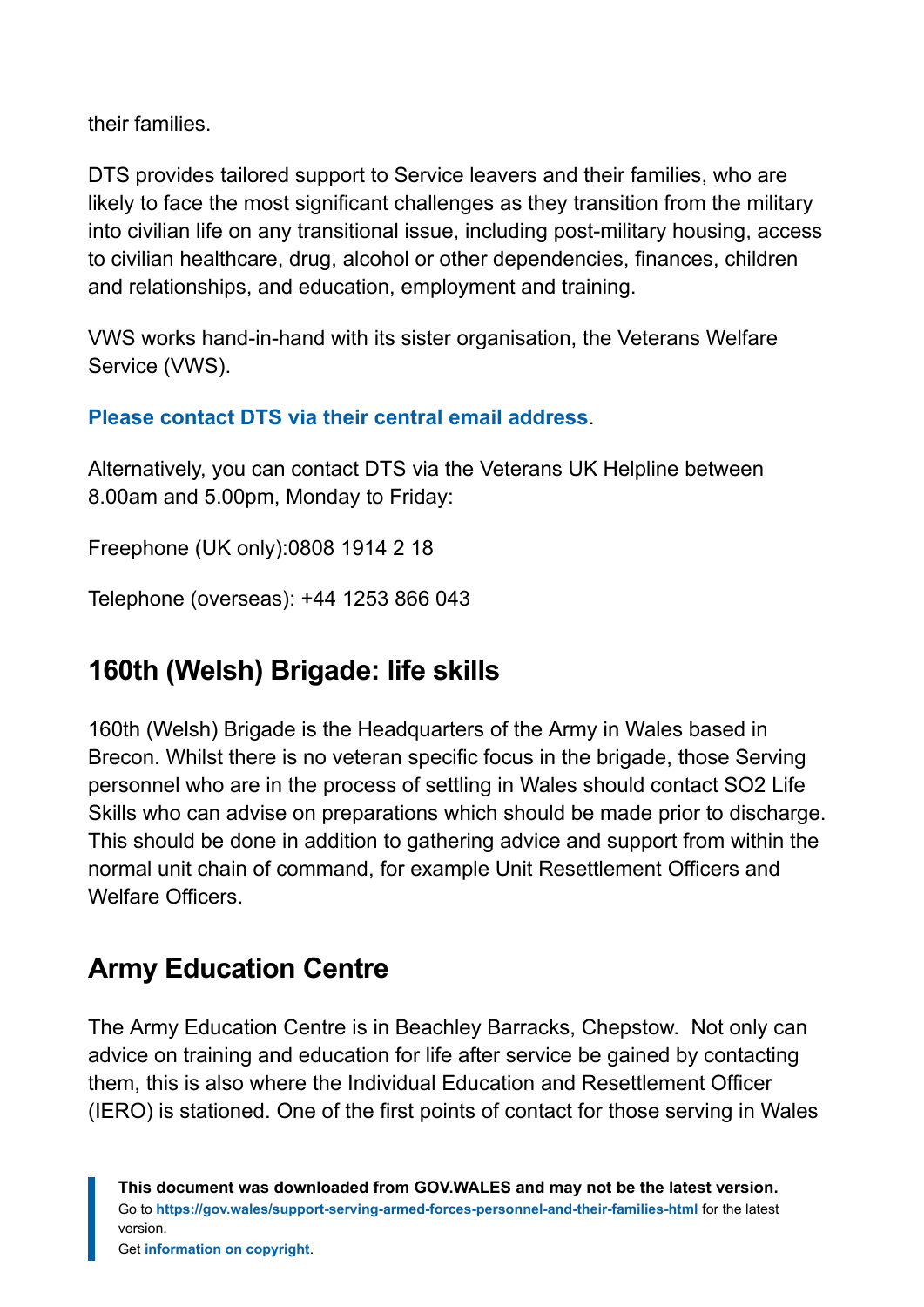and wishing to settle here, the IERO will be able to ensure that Service leavers are registered for all the appropriate entitlements, such as Graduated Resettlement Time, Individual Resettlement and Training Costs, Standard and Enhanced Learning Credits, Warrants and access to Career Transition Partnership (CTP).

#### **The Welsh Government**

If you are posted to or settling in Wales it is important to understand how some things differ from the rest of the UK. **[Welcome to Wales](https://gov.wales/support-serving-armed-forces-personnel-and-their-families)** is a guide designed to help Serving Personnel, Families and Service leavers living in Wales.

It provides practical information to Service personnel and their families on topics including housing, education, healthcare and employment.

# <span id="page-10-0"></span>**Housing**

The Welsh Government has produced a Housing Pathway for service leavers, veterans and their families. **[Find out more on your options available when](https://gov.wales/sites/default/files/publications/2019-03/national-housing-pathway-for-ex-service-personnel.pdf) [settling in Wales.](https://gov.wales/sites/default/files/publications/2019-03/national-housing-pathway-for-ex-service-personnel.pdf)**

When you leave service accommodation and would like to get on the first rung of the property ladder the Forces Help to Buy Scheme may help you to do that. The Forces Help to Buy Scheme is a home loan scheme, which has been set up to help serving

UK Military personnel to buy their first home or to move house. **[Find out more](http://www.forces-helptobuy.co.uk/) [information on the Forces Help to Buy Scheme.](http://www.forces-helptobuy.co.uk/)**

Help to Buy – Wales is an initiative that provides shared equity loan assistance to home buyers from Help to Buy (Wales) Limited (HtBW) with funding provided by the Welsh Government. **[You can contact Help to Buy \(Wales\) if you'd like](http://www.helptobuywales.co.uk/) [further information](http://www.helptobuywales.co.uk/)**.

Rent First is a Welsh Government scheme which provides rented housing at

**This document was downloaded from GOV.WALES and may not be the latest version.** Go to **<https://gov.wales/support-serving-armed-forces-personnel-and-their-families-html>** for the latest version.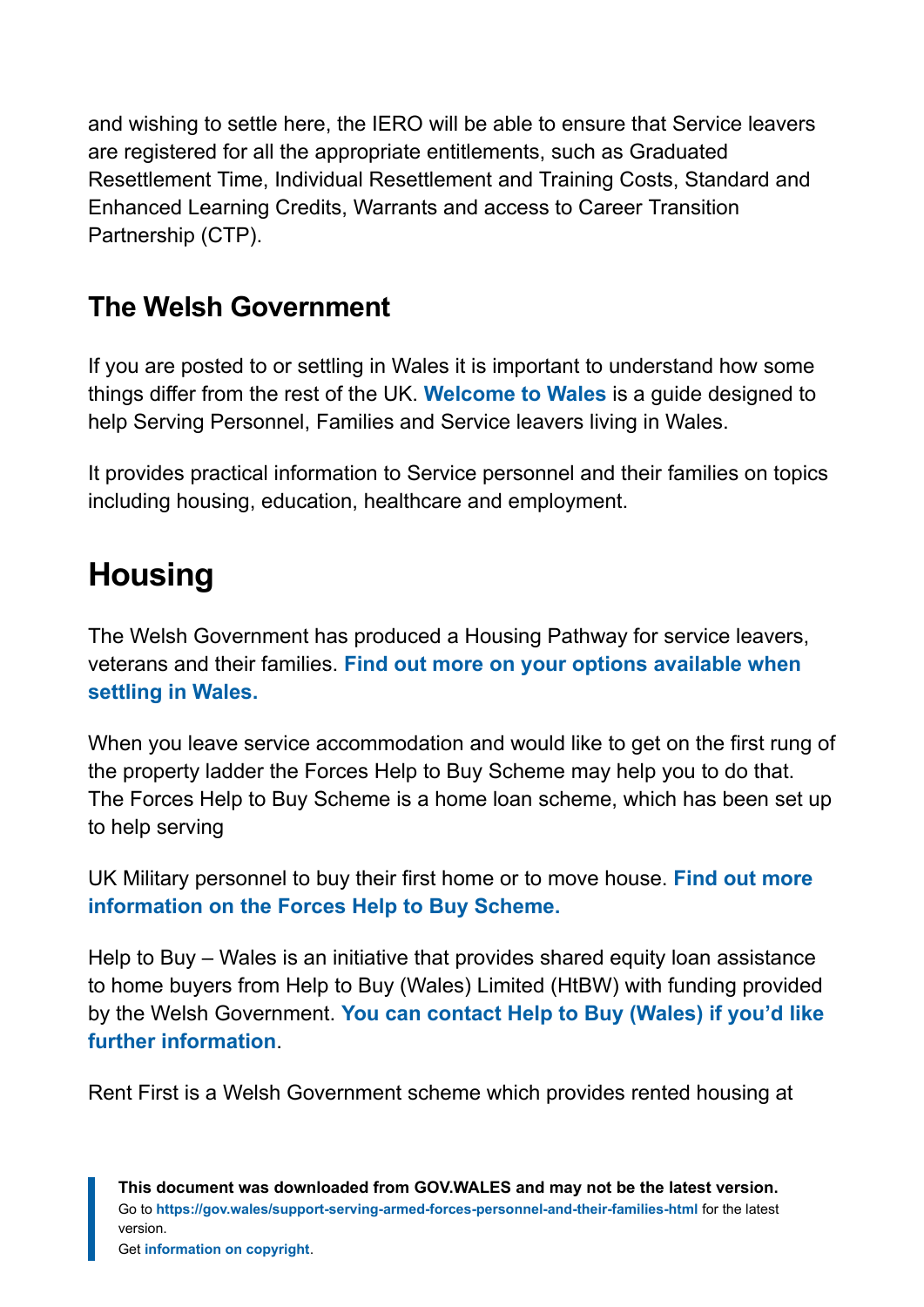intermediate rents and gives tenants an opportunity to buy their property outright. Local authorities can allocate funding for the scheme through their Social Housing Grant allocation. To find out more about the scheme contact the local authority in your area.

You may wish to rent accommodation. There are many companies and individuals who offer accommodation for rent. You may wish to rent privately or register with a letting agency. All landlords have a legal duty to provide you with details of your rights and responsibilities whilst you are living in their accommodation. Your local authority should be able to provide you with a list of agencies that rent properties in your area. **[You can contact Landlords in](http://www.landlordsguild.com/) [Wales to find out about the new set of rules to comply with when moving](http://www.landlordsguild.com/) [in tenants.](http://www.landlordsguild.com/)** From 28 February 2020, new regulations demand landlords give tenants a list of information before they ask for a holding deposit.

On 15 May 2019, the Renting Homes (Fees etc) (Wales) Bill received Royal Assent, it has now passed into law and is an Act. The Act permits letting agents and landlords to only charge fees relating to rent, security deposits, holding deposits, or when a tenant breaches a contract. The ban on fees came in to force on 1 September 2019. **[Find out about tenant fees in Wales.](http://www.arla.co.uk/tenant-fees-wales/)**

Local authorities use allocation schemes when dealing with applications for housing. If you are interested in applying for social housing you can contact your local authority housing department for more information. Local authorities will also be able to direct you to Registered Social Landlords, or as they are more commonly known, Housing Associations. They own and manage housing stock across Wales. Their primary role is the development of new homes for rent (and in some instances for shared ownership), the repair and improvement of existing homes, and the provision of housing management services.

**[For more information of Housing Associations in the area you wish to](https://chcymru.org.uk/en/get-involved/-map/) [settle contact](https://chcymru.org.uk/en/get-involved/-map/) [your local authority or Community Housing Cymru](https://chcymru.org.uk/en/get-involved/-map/)**. You may find it beneficial to do this before leaving Service.

The Joint Service Housing Advice Office (JSHAO) provides Service personnel and their families with housing information and advice on housing options. **[Access further information on housing and the options available to you.](http://www.gov.uk/government/collections/joint-service-housing-advice-office-jshao)**

**This document was downloaded from GOV.WALES and may not be the latest version.** Go to **<https://gov.wales/support-serving-armed-forces-personnel-and-their-families-html>** for the latest version.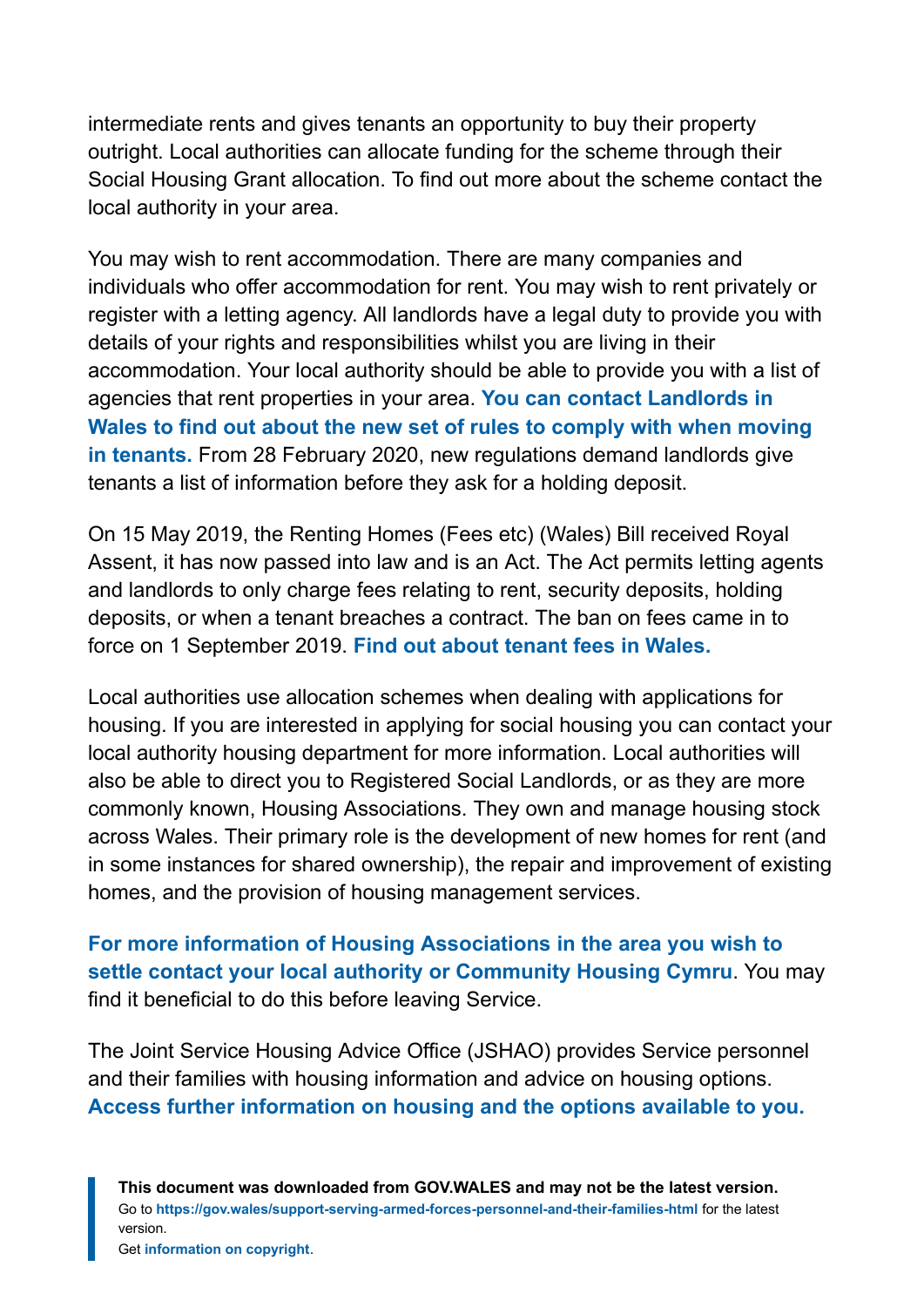SSAFA Forces Help Housing Advisory Service provides advice and guidance about a range of housing options. **[Please contact them for details of estate](http://www.ssafa.org.uk/) [agents and housing organisations in the area](http://www.ssafa.org.uk/)**.

### **Haig Housing**

Haig Housing (UK wide) is a charity that provides housing assistance to ex-Service personnel and their dependants. They provide rental accommodation at affordable prices and when required specific solutions for individual needs. **[More](https://www.haighousing.org.uk/) [information on the properties in Wales](https://www.haighousing.org.uk/)**.

#### **Wales Homes for veterans**

Wales Homes for Veterans provide dedicated support to Veterans in North and South Wales specifically in Cardiff, Pontypridd, Swansea, Carmarthen and Conwy.

If you have served in the UK Armed Forces and are homeless, or you fear you could become homeless in the near future, and you are in need of support (perhaps due to depression, PTSD, ill health, unemployment, family breakdown or similar), then they may be able to help you. **[Contact Alabaré's Homes for](mailto:veterans@alabare.co.uk) [Veterans.](mailto:veterans@alabare.co.uk)**

#### **Welsh Veterans Partnership**

The Welsh Veterans Partnership provides housing pathways and all round wellbeing support for veterans and their families using a whole life approach. The WVP is here to assist you, whether you are a veteran or a Serviceman or woman about to leave the Forces in finding the answer to your concerns whatever they are related to. They work in partnership with multiple third sector organisations, local authorities, Housing Associations and developers to provide low-cost affordable housing.

The Welsh Veterans Partnerships Referral partners respond to the challenges of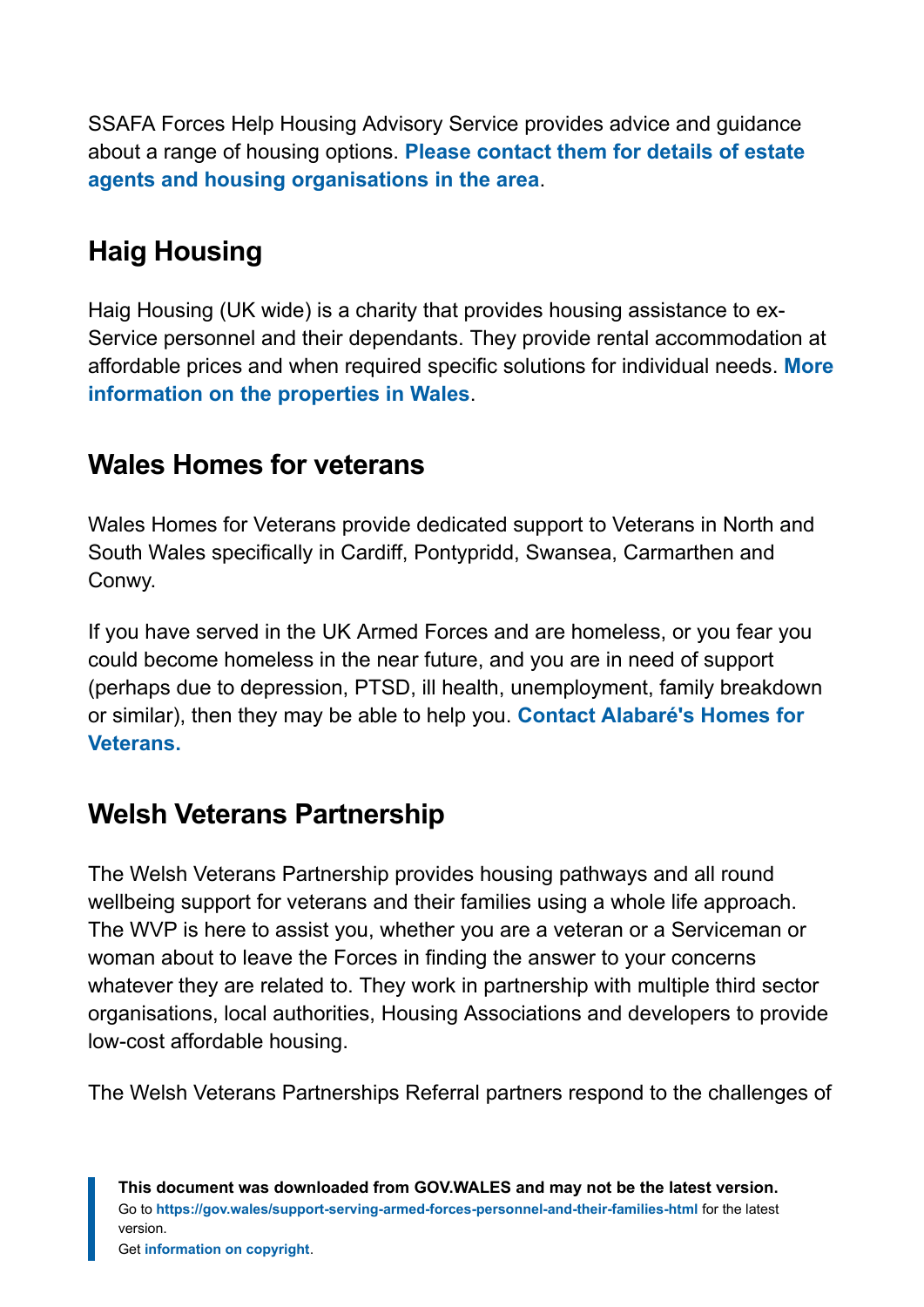achieving a positive transition to civilian life for the veteran and Service family as one. **[Find out about the support available](http://welshveteranspartnership.org/)**. Contact: David Price. Telephone: 07794197253

#### **Shelter Cymru**

Shelter Cymru is Wales' people and homes charity. They work for people in housing need by providing free, independent, expert housing advice and campaign to overcome the barriers which stand in the way of people in Wales having a decent, secure home. Telephone: housing advice helpline 08000 495 495 (phone lines operate between 9.30am to 4.00pm, Monday to Friday). **[For](https://sheltercymru.org.uk/) [further information visit their website.](https://sheltercymru.org.uk/)**

### <span id="page-13-0"></span>**Health and wellbeing**

The National Health Service (Wales) (NHS Wales) is responsible for providing health care which includes medical, dental and optical treatment. In Wales you can find information about registering with a GP, NHS Dentist or Optician through visiting the NHS Wales website. **[Access each Local Health Board](http://www.wales.nhs.uk./) [\(LHB\) and full details of the primary care services in your area.](http://www.wales.nhs.uk./)**

GPs will look after your general health needs. To register with a GP you should contact your chosen practice and ask to be included on their patient list. You will be asked to fill in a form to ask for your medical records to be transferred there. It is important you tell your GP you are a veteran and give your GP the paperwork that your military medical centre gave you, including any medical records. This will help to ensure that your military health record transfers to your NHS record. It will also enable your GP to ensure any ongoing medical care or treatment you are receiving continues.

You will be able to arrange for your child to receive immunisations from your GP Practice.

Your GP will also be able to advise on family planning and contraceptive advice.

The Family Planning Association also provides information on all aspects of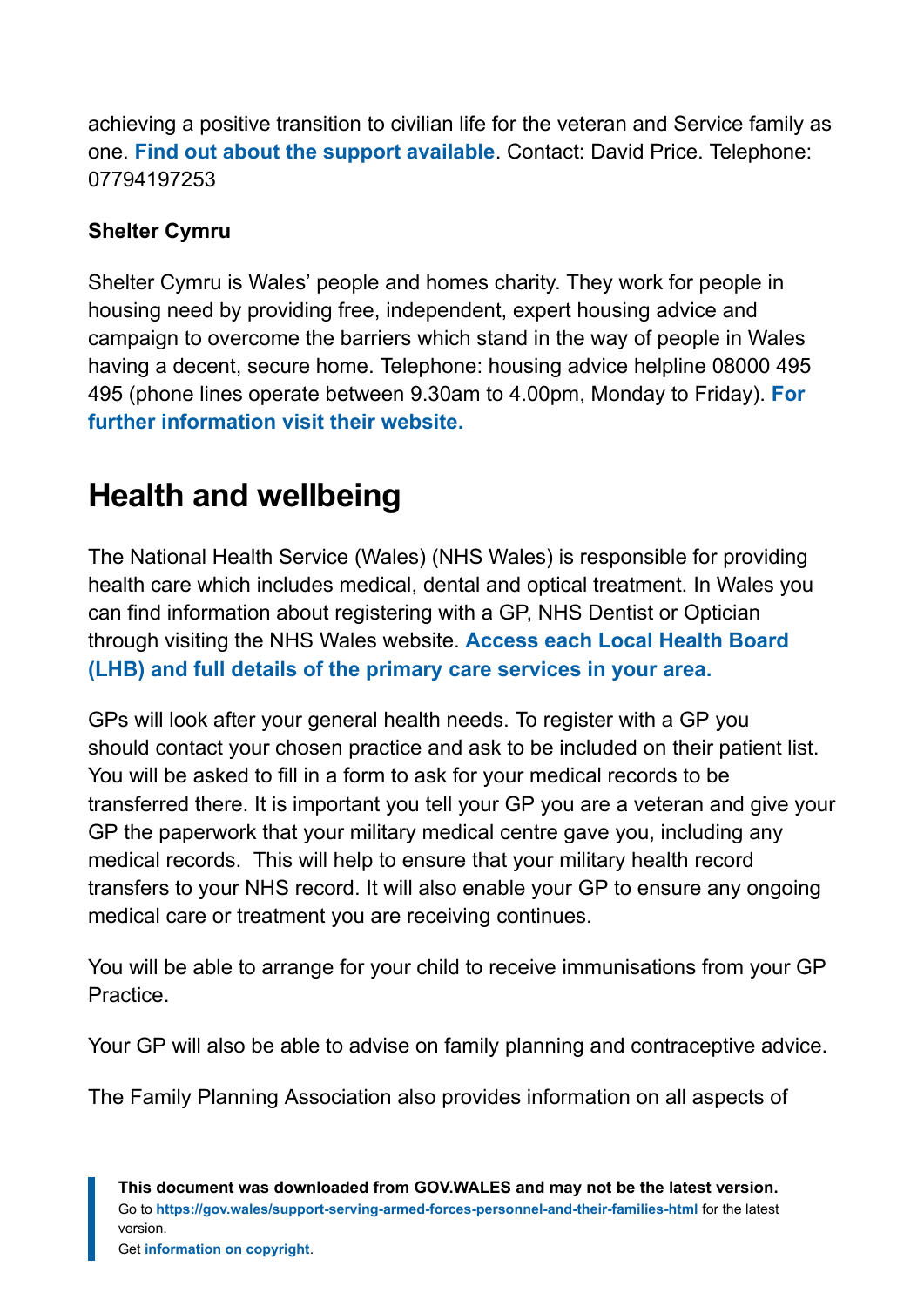sexual health, including contraception and pregnancy. **[To find a family](http://www.fpa.org.uk/) [planning clinic located in your area please access the Family Planning](http://www.fpa.org.uk/) [Association website](http://www.fpa.org.uk/)**.

Ex-Service women and their dependants can access cervical screening services through NHS Wales. To find out more information contact your local GP Practice.

If you or a member of your immediate family is on a NHS waiting list and you have moved to another part of the country, any waiting time accrued will be carried forward with you. All LHBs in Wales are aware of this commitment. If you have any concerns about your wait, these can be raised with the Armed Forces Champion of the relevant Health Board.

You may wish to consider becoming an organ donor. The legislation introduced in 2015 in Wales is 'deemed consent'. This means if you haven't registered an organ and tissue donation (to opt in or out) you will be considered to have no objection to becoming a donor. If you live in Wales it is important that you discuss your organ donation decision with your family and friends. **[You can find](http://www.organdonation.nhs.uk/uk-laws/organ-donation-law-in-wales/) [out more about your donation decision.](http://www.organdonation.nhs.uk/uk-laws/organ-donation-law-in-wales/)**

**[You may also like to donate blood and can register to do so via the Welsh](http://www.welsh-blood.org.uk/giving-blood/) [Blood Service.](http://www.welsh-blood.org.uk/giving-blood/)** Whilst most people are able to give blood, checks will be carried out prior to each donation to ensure your safety, and the safety of any patients who may receive your blood.

#### **Veterans NHS Wales (VNHSW)**

Veterans NHS Wales (VNHSW) is a service unique to Wales, and enables delivery of evidence-based treatment for service-related mental health conditions. It employs therapists across all Local Health Boards in Wales, to deliver treatment and support to improve the mental health and wellbeing of veterans with a service related mental health problem. The service works with partners to ensure veterans can access all the services they may need. **[Find](https://www.veteranswales.co.uk/) [out more about their work](https://www.veteranswales.co.uk/)**.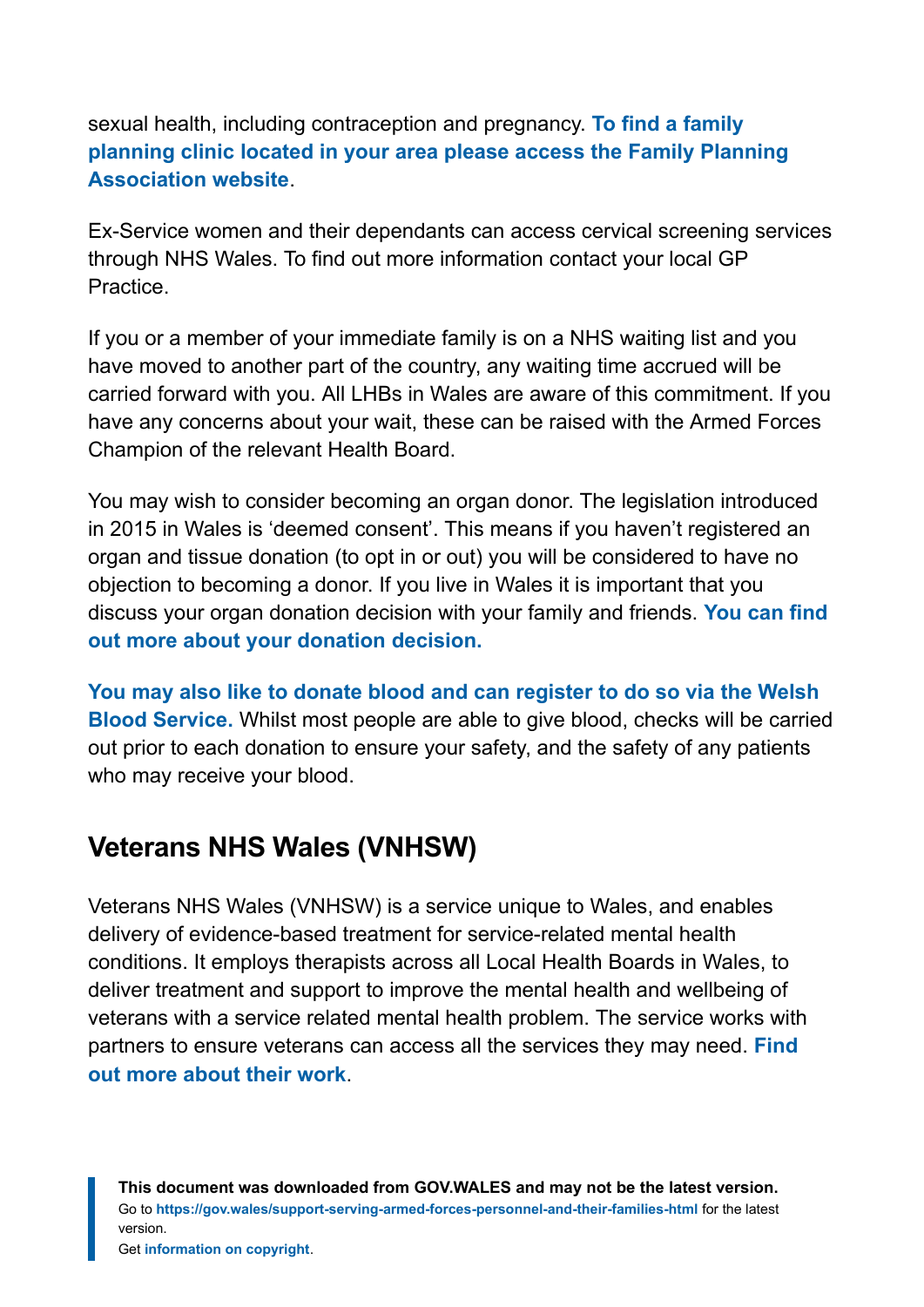#### **Combat Stress**

Combat stress provide specialist treatment and support for veterans from every service and conflict, focusing on those with complex mental health issues related to their military service.

Telephone: 24-hour helpline 0800 138 1619.

They provide support on the phone and online in the community and at their specialist centres. **[Read additional information their support and how they](https://www.combatstress.org.uk/) [can help.](https://www.combatstress.org.uk/)**

#### **MIND Cymru**

Mind Cymru provide advice and support to empower anyone experiencing a mental health problem. Mind Cymru provide online support, local support via 20 local Minds and Infoline for information on types of mental health problems, where to get help, medication, alternative treatments and advocacy. **[Find out](https://www.mind.org.uk/about-us/mind-cymru/) [about their mental health support](https://www.mind.org.uk/about-us/mind-cymru/)** or call 0300 123 3393 or **[contact MIND](mailto:info@mind.org.uk) [through email](mailto:info@mind.org.uk)**.

C.A.L.L is a free 24 hour helpline which offers emotional support to people suffering mental distress as well as their friends, carers and relatives. **[If you are](http://www.callhelpline.org.uk/) [concerned about your own mental health, or that of a relative or friend, you](http://www.callhelpline.org.uk/) [can access the service](http://www.callhelpline.org.uk/)** , call 0800 132 737 or by texting 'help' and your question to 81066.

You can also access confidential emotional support and advice by contacting the Samaritans. The Samaritans provide a 24 hour helpline, 365 day a year and can be contacted on 116 123.

**You can contact DAN 24/7 [a 24 hour drug and alcohol helpline, for](http://www.dan247.org.uk/) [information and advice relating to](http://www.dan247.org.uk/) substance misuse**. Freephone 0808 808 2234, Text DAN to 81066.

You and your family are entitled to free prescriptions on the presentation of an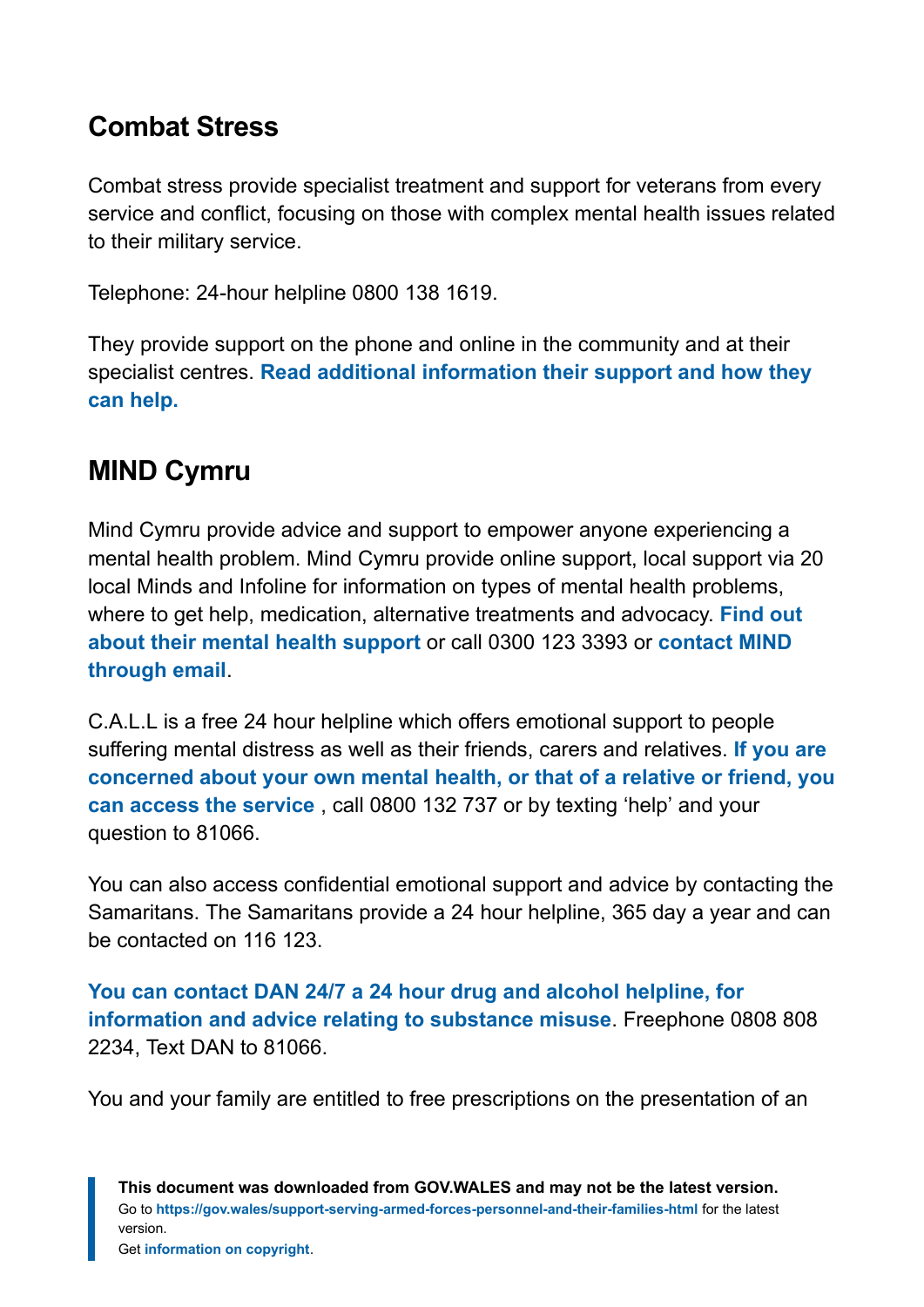Exemption Certificate which can be obtained from the Local Health Board area in which you live. **[Find out more about how you can do this](http://www.wales.nhs.uk/)**.

#### **Therapies4services C.I.C.**

Therapies4services C.I.C. provides complementary and alternative therapies free of charge. Helping serving military personnel, reservists, veterans and their families, they focus on emotional, physical and mental health, offering meditation, mindfulness, life coaching, psychotherapy, psychology, reflexology, body realignment, nutrition, and general wellbeing. They offer a bespoke service focusing on the person as a whole rather than only one aspect of the specific aliment. **[Find out how they can support you](http://www.therapies4services.org.uk/)** by visiting the website or **[contacting by email](mailto:Therapies4services@outlook.com)** or 24 hour helpline 0300 772 9611.

#### **Help for Heroes**

Help for Heroes provides support for wounded veterans, both regular and reserve personnel, who have suffered injuries or illness during, or as a result of, service, which impacts on their daily life, to enable them to lead active, independent and fulfilling lives.

Its specialist team in Wales focuses on five key areas of an individual's life; medical, mind, body, spirit and family delivering welfare, medical and fellowship support, including wellbeing activities.

**[Find out how they support the whole family to help them cope with the](http://www.helpforheroes.org.uk/) [challenges they face](http://www.helpforheroes.org.uk/)**. Long-term recovery is more than repairing damaged bodies and minds: it's about rebuilding lives.

#### **The Warrior programme**

The Warrior programme is a personal motivation and training programme. The course teaches you as individuals how to take control of your life, and how to increase your confidence, motivation and focus, enabling you to create a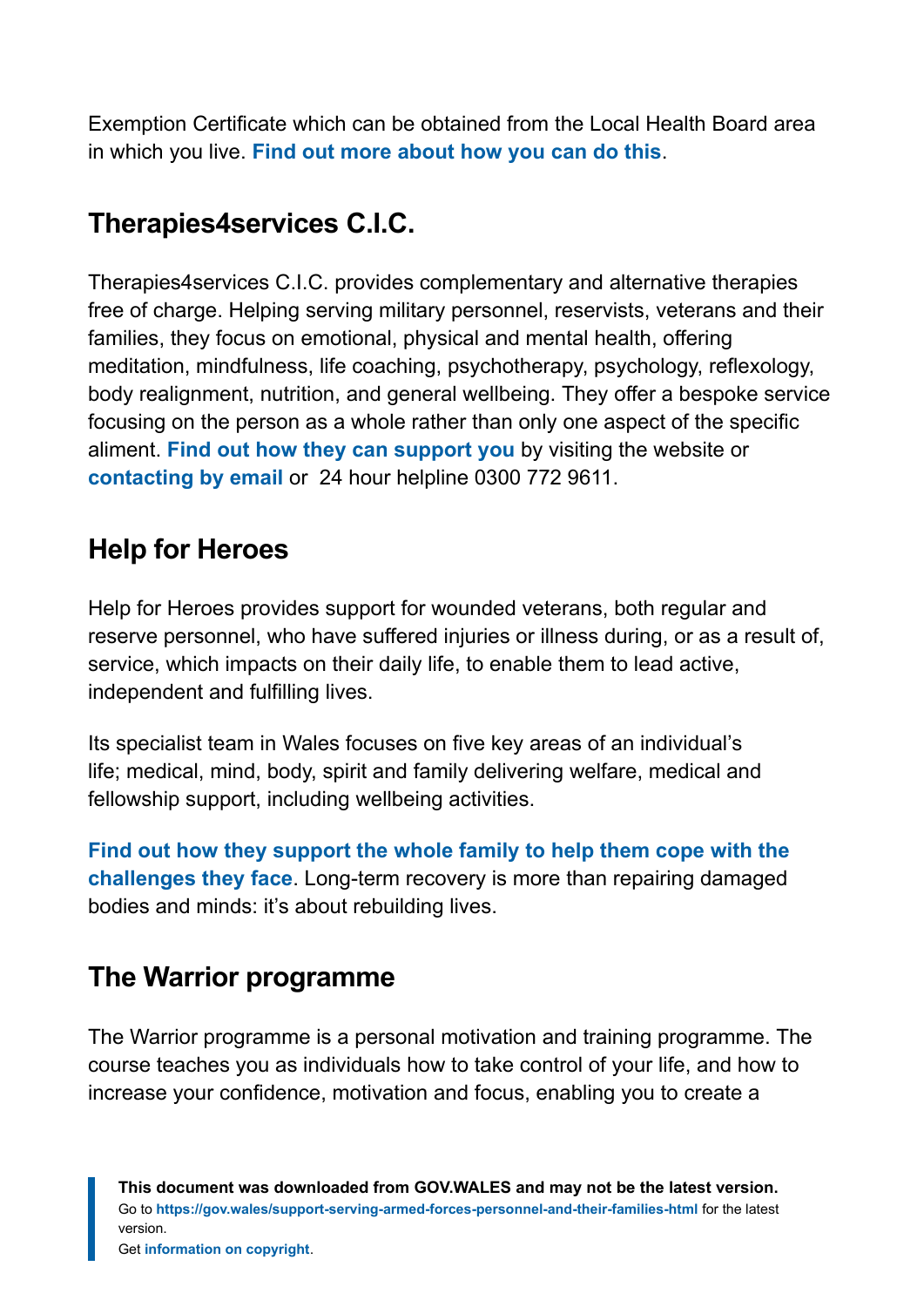healthy, independent and balanced life style. The programme is particularly suitable for ex Service and Serving personnel in transition post operations. **[Find](https://www.warriorprogramme.org.uk/%20%20or:%20enquiries@warriorprogramme.org.uk) [out more.](https://www.warriorprogramme.org.uk/%20%20or:%20enquiries@warriorprogramme.org.uk)**

#### **Blesma**

Blesma, The Limbless Veterans, is dedicated to assisting serving and ex-Service men and women who have suffered life-changing limb loss or the loss of use of a limb, an eye or loss of sight. They work for Members and their families and, since 1932, have been the only national Service charity that supports limbless veterans for the duration of their lives. Its Members range from the youngest amputee veterans to those who fought in WWII, some having lived with limb loss for more than half a century. **[Find out about their specialist support](http://www.blesma.org/)**.

Contact: 020 8548 7098 or 020 8590 1124 or you can **[email the Blesma](mailto:bsowest@blesma.org) [Support Officer](mailto:bsowest@blesma.org)**, Tom Hall (BSO Wales and West) 0778 0165 085

NHS Direct Wales is a telephone line providing health advice and information 24 hours a day.

You can call the service on 0845 46 47 if you are feeling unwell, or need information on health services. **[Access the website for further information.](http://www.nhsdirect.wales.nhs.uk/)** For immediate life threatening emergencies **call 999**.

# <span id="page-17-0"></span>**Education and skills**

### **Support for children**

As is the case across the UK, education is free in state schools in Wales. The local authority is responsible for providing education in the area where you live.

As with the rest of the UK, the school year comprises 3 terms:

• Autumn Term usually runs from the beginning of September until Christmas time.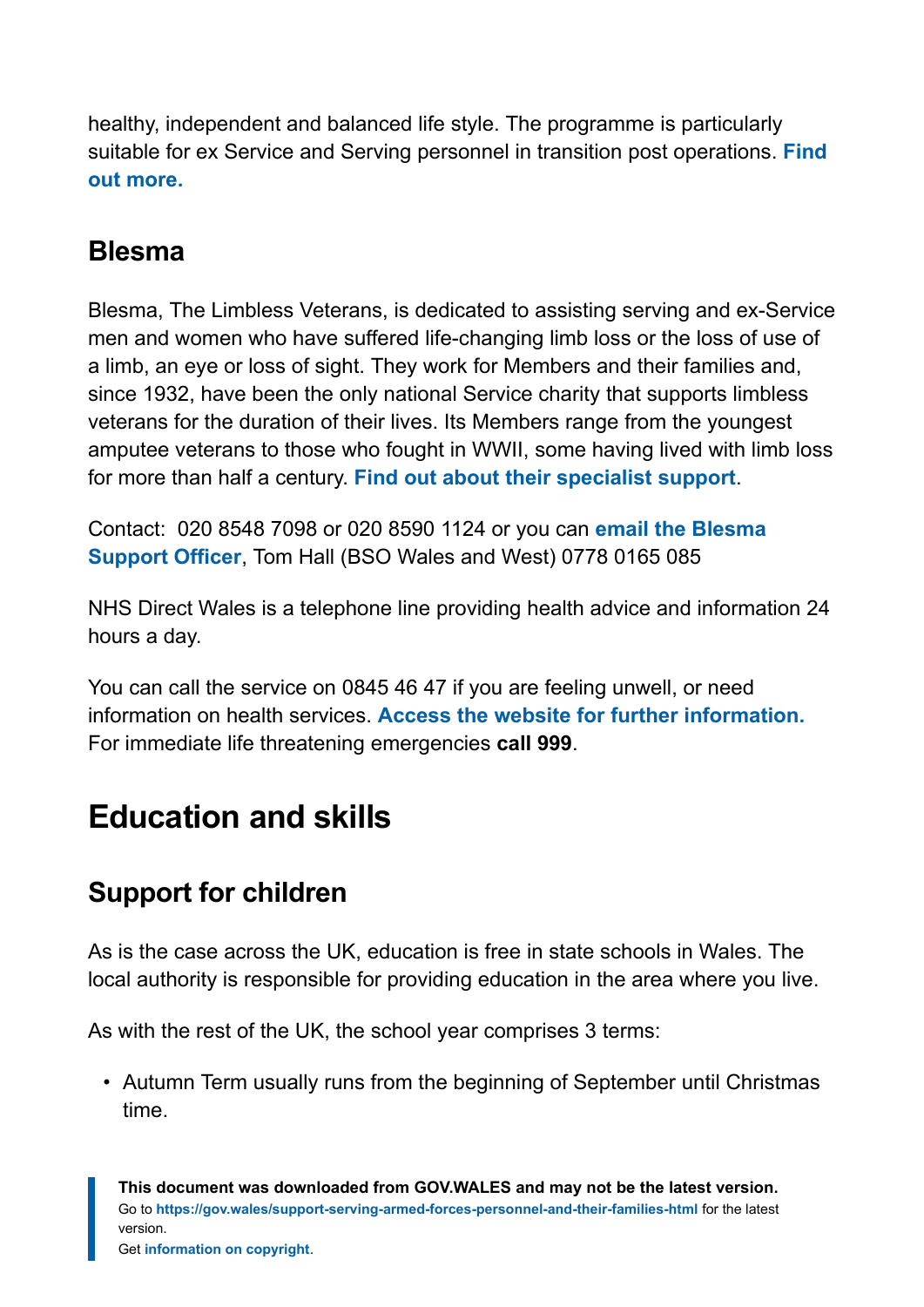- Spring Term starts at the beginning of January and lasts until Easter (usually the end of March).
- Summer Term starts from the end of the Easter holidays (usually early April) until the middle of July.

Each term also has a half term break: schools are usually closed for a week.

Your child might well attend different schools according to their age.

All 3 to 4 year olds in Wales are entitled to a minimum of 30 hours per week of early education and childcare for working parents. This could be in a childcare setting (which can be a day nursery, sessional playgroup or childminder) approved by your local authority, or a school.

Your child would start early education from the term following their third birthday.

Every child is required by law to receive full-time education from the beginning of the school term following their fifth birthday, although most children in Wales will be offered a place in a Reception class at the beginning of the school year (September) in which they become five.

From 4 to 11 they will normally attend a primary school and then move to secondary school from the age of 11. In some areas in Wales we are now moving to campuses that provide education from 3 to 18.

Again your local authority will be able to provide further information.

You can contact your Local authority Family Information Service (FIS) who will be able to provide information and support on services including childcare and education, including a list of settings in your area which are registered to provide funded, part time places in the Foundation Phase.

The School Admission Code makes provision for your child or children to be admitted to an infant class mid-term even if it means the class will breach the infant class size limit. Your child's or children's place will be kept throughout the duration of their stay in the Foundation Phase in school.

**Welsh language and bilingual education** is available in schools across Wales.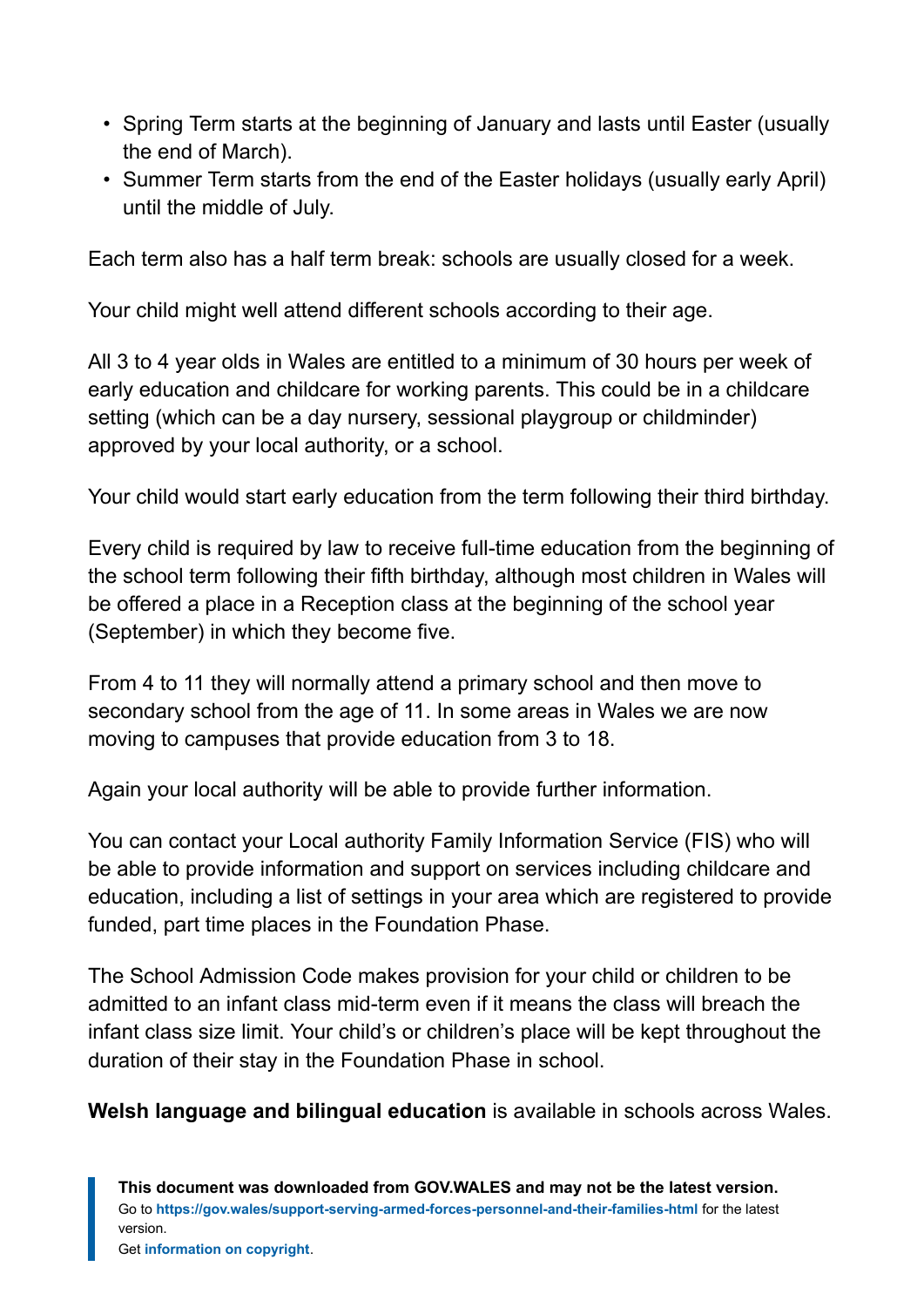Your child does not have to speak Welsh to attend a Welsh language or bilingual school they will have the best opportunity to become fluent in both Welsh and English. Schools will provide support for children learning Welsh or English as an additional language.

To find a place for your child in a school local to you and information on the provision of Welsh language and bilingual education, please contact your Local Authority for information.

### **The Supporting Service Children in Education (SSCE) Cymru**

The SSCE Cymru mission is to provide the best possible educational support to children of Armed Forces Personnel in Wales. This is achieved through the following three areas of the programme mission:

- gathering knowledge and evidence
- producing resources and coordinating activities
- supporting policy and systems

A whole host of resources are available for you and your family to access. These include guidance and digital resources for schools and families, a directory of support and films showcasing experiences of other Service children.

**[Access these resources for you and your family.](http://www.sscecymru.co.uk/)** Alternatively you can contact SSCE Cymru through **[email](mailto:SSCECymru@wlga.gov.uk)**.

### **Regional School Engagement Officers (RSLOs)**

Regional School Engagement Officers (RSLOs) have been appointed in Wales for two years from September 2020. Each of the RSLOs cover 5/6 Local Authorities and are hosted by four lead Local Authorities (Isle of Anglesey, Newport, Pembrokeshire and Cardiff).

The focus of the RSLOs is to champion the needs of Service children and work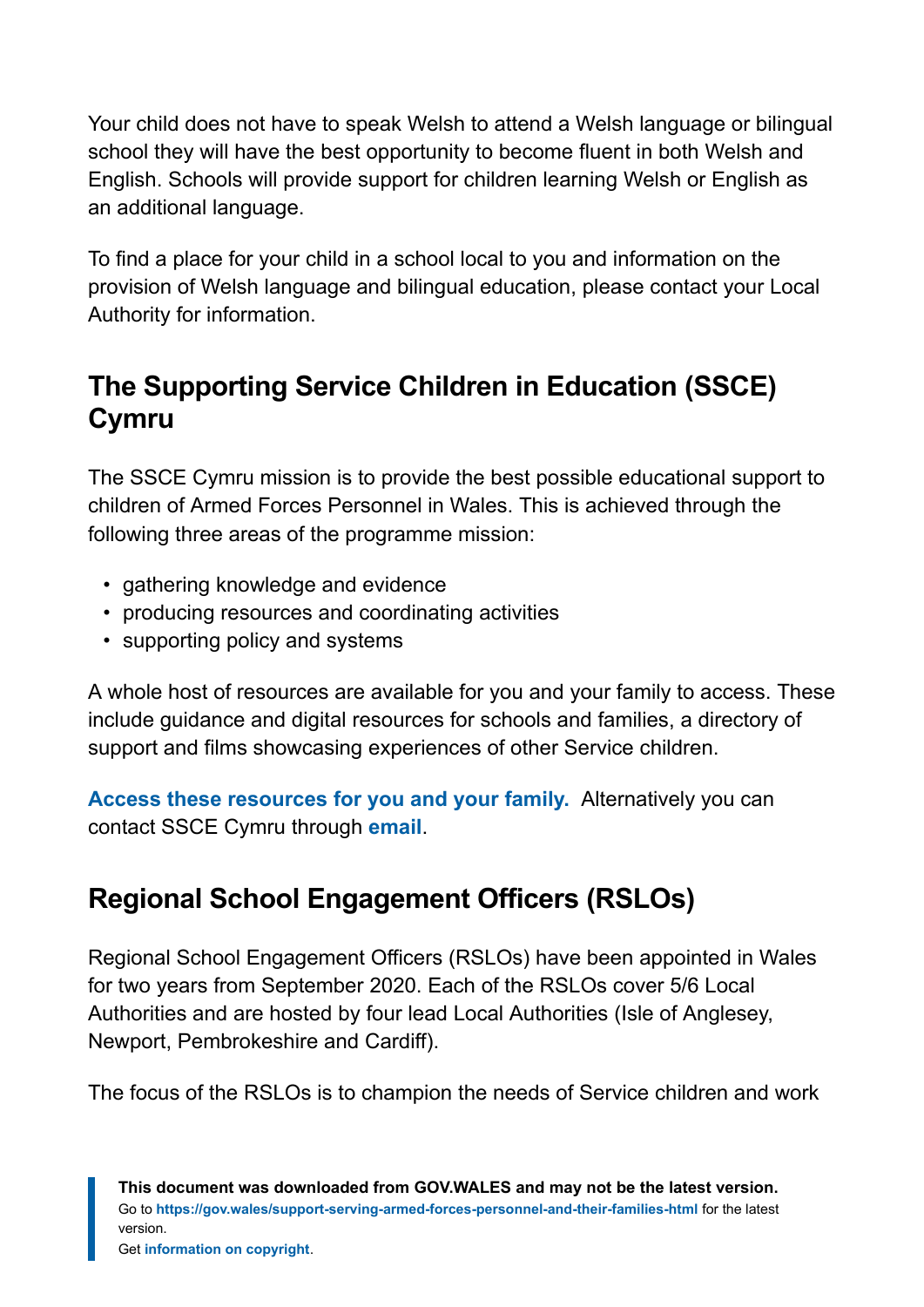with schools and Local Authorities or partners across Wales. The RSLOs work collaboratively with the SSCE Cymru Programme Manager to deliver activities linked to the workplan that was developed in collaboration with the SSCE Cymru Network members. The plan focuses on supporting schools to understand the experiences and needs of Service children and embed activities that will ensure sustainable support systems.

At the age of 16, school is no longer compulsory in Wales. If your child wishes to continue his or her education they may be able to access financial help through the Welsh Government's Education Maintenance Allowance (EMA) or the Welsh Government's Learning Grant.

You can find careers advice (for those aged 16 years and over) and advice on Apprenticeships and Traineeships to gain skills whilst working, or skills to gain employment or further their education. **[Find out more about furthering your](http://www.careerswales.com/) [career or education](http://www.careerswales.com/)**.

The Motivational Preparation College for Training offers opportunities for young people through training and education, equipping them for post 16 and Higher Education. **[Information on the opportunities available](http://www.mpct.co.uk/)**.

**[Find out other sources of information which may help you in making an](http://www.gov.uk/childrens-education-advisory-service) [informed choice regarding your child's education through](http://www.gov.uk/childrens-education-advisory-service) The Children's [Education Advisory Service \(CEAS\).](http://www.gov.uk/childrens-education-advisory-service)** It provides guidance and information to Service families on education and schools. When children move frequently from one school to another or between different educational systems obtaining appropriate provision can be complex, CEAS provides a dedicated service providing professional advice about all aspects of children's education both in the UK and Overseas. **[Information can also be obtained through email.](mailto:enquiries@ceas.uk.com)**

#### **Army Accreditation Officer**

Serving personnel are encouraged to take advantage of the Army Accreditation Offer. The offer is a scheme in which the Army will pay for soldiers and officers (Regular and Reserve) to receive free civilian qualifications through their Army training and service. These qualifications range from national Level 1 (GCSE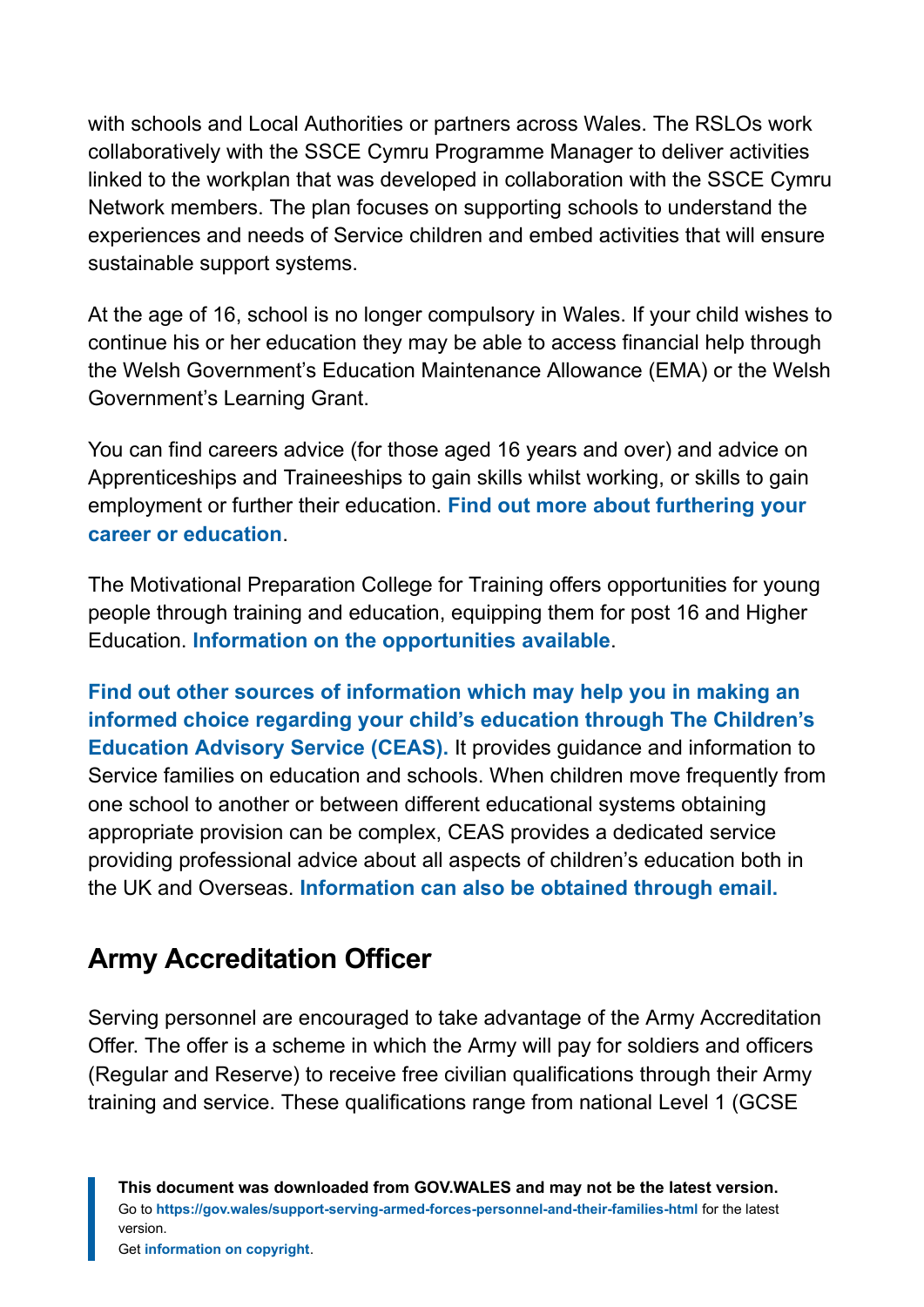level) to Level 7 (Masters level) and include academic and vocational (rolebased) qualifications.

#### **[More details on how to apply](https://www.army.mod.uk/personnel-and-welfare/career-enhancing-qualifications/)**.

Application Process: All soldiers and officers (Regular and Reserve) that have completed an eligible course can apply for their free qualification.

#### **Enhanced learning credits**

Service Leavers with 6 years or more service should be reminded that if they haven't already used their Enhanced Learning Credits (ELCs) then they can still use them for up to 5 years after leaving the services. **[Access guidance on how](http://www.enhancedlearningcredits.com/) [to claim ELCs.](http://www.enhancedlearningcredits.com/)**

#### **Universities and Colleges Wales**

As you start to consider transition from service life into civilian life it is important you have all the options highlighted, from entering the workforce to considering higher or further education. Education should not be dismissed as an option due to misinformation around the cost of study, methods of study and the time it takes to receive a qualification. There are many flexible study options available through the university and college route which should be explored.

There are a wide range of options for Service personnel going through transition in terms of accessing higher or further education.

### **Further Education (FE)**

Grants and loans are available if your child wishes to access Higher Education (HE) such as University. **[Find out information about EMA, WGLG \(FE\) and](http://www.studentfinancewales.co.uk/) [HE grants/loans.](http://www.studentfinancewales.co.uk/)**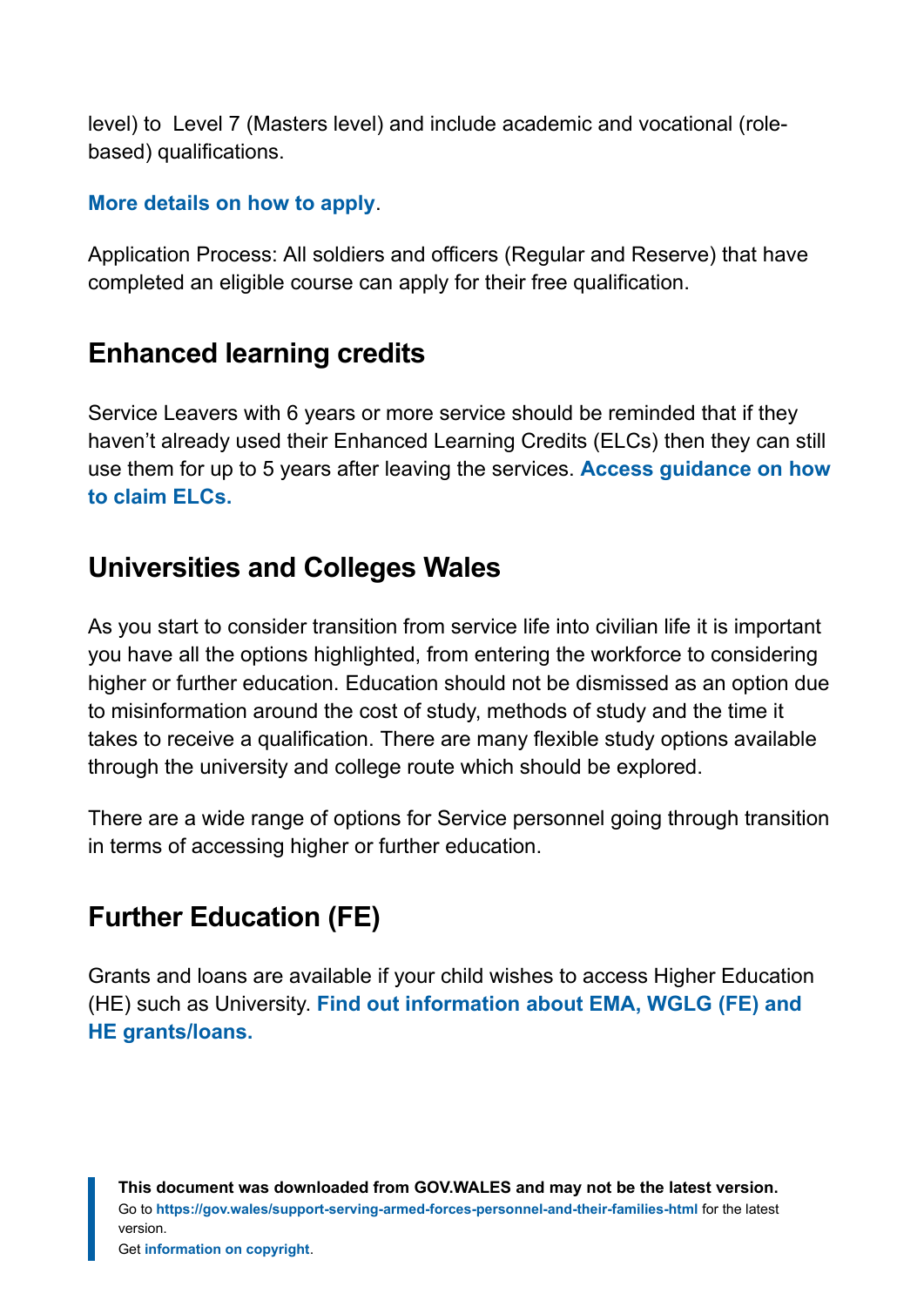#### **Universities and Colleges in Wales**

Our universities offer a diverse range of locations and learning experiences from world-class cities to breathtaking seaside locations.

Universities Wales represents the interests of universities in Wales, and is a National Council of Universities UK.

**[Find out about details of the Universities in Wales and available courses.](http://www.uniswales.ac.uk/universities/)**

#### **Colleges in Wales**

**[Find out information on courses offered and where they are located.](https://www.colleges.wales/?_locale=en)**

#### **Student Finance Wales**

If you would like to start a full-time undergraduate course you'll probably have a few questions about student finance. You can apply for a Tuition Fee Loan to pay for your tuition fees and a Maintenance Loan to help with your living costs. You can also get a Welsh Government Learning Grant (WGLG), which you won't need to pay back.

Your student finance entitlement will be based on where you're living and studying during term, this means the amount you can get is not based on your household income.

You can get extra student finance if you have children or adults that are dependent on you financially. These grants do not need to be paid back. **[Find](http://www.studentfinancewales.co.uk/) [answers to your questions on student finance.](http://www.studentfinancewales.co.uk/)**

#### **Further and Higher Education Commitment scheme**

You may also be eligible for financial support for further and higher education through the Welsh Government's Further and Higher Education Commitment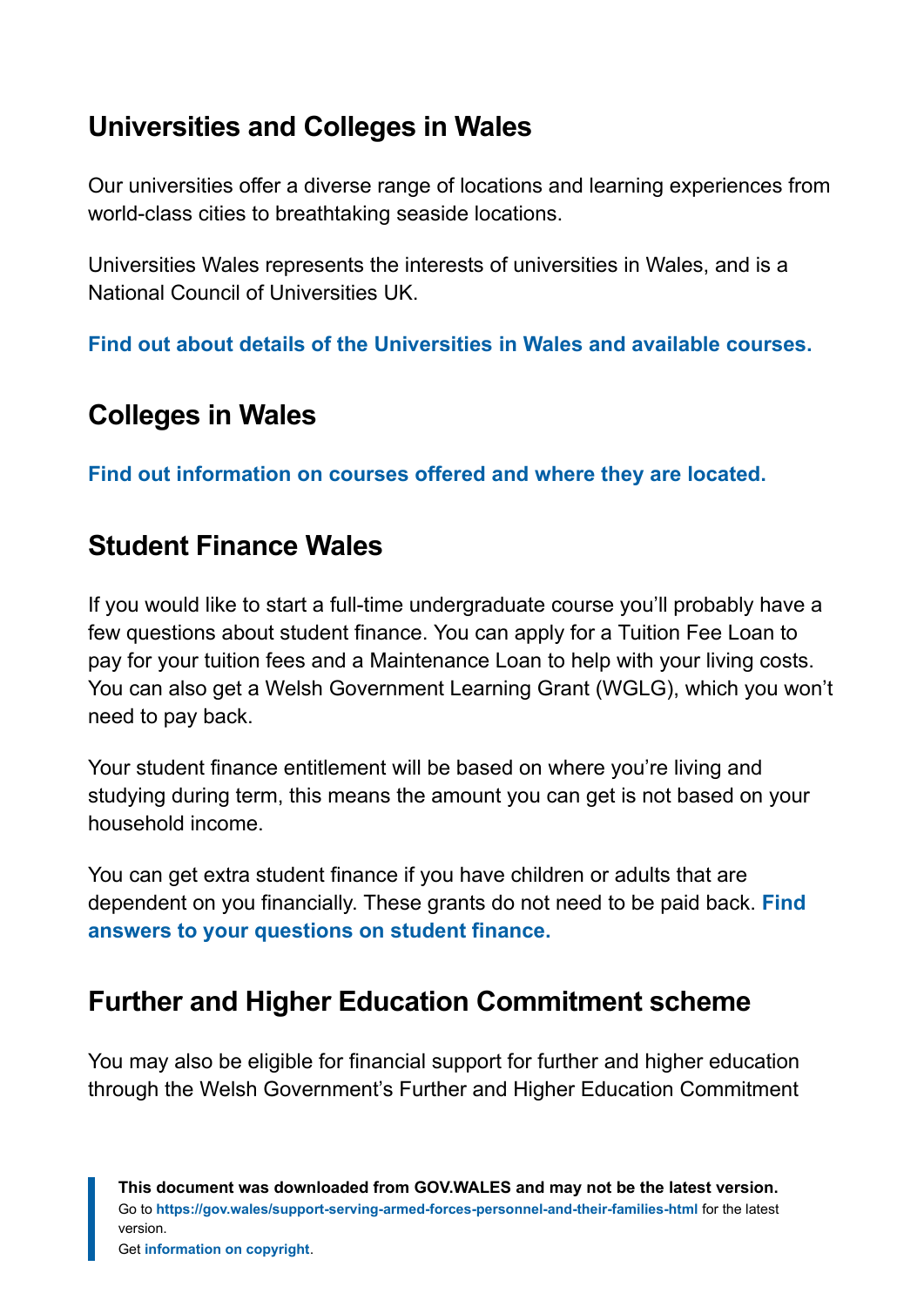scheme. **[Find out what support you can access.](https://gov.wales/funding-and-finance-for-students)**

### **Apprenticeships**

#### **Welsh Government Apprenticeships**

As an apprentice you will earn while you train. It's a great career choice whether you are leaving school or college, returning to work after starting a family or looking for a new career after leaving the Services. There's a wide range of jobs on offer. A job at the Welsh Government is unlike any other in Wales.

At the Welsh Government you'll be given support and guidance so you can develop your skills in the workplace. You will also need to set aside time to study for your apprenticeship. You'll be a valued member of the team from day one. **[Find out how you can become an apprentice](https://gov.wales/welsh-government-apprentices)**.

#### **Business Wales Apprenticeships**

Wales has a highly successful apprenticeship programme, built in partnership with our Welsh businesses. We focus on providing great quality, the right skills pathways and the right level of support to help achieve economic durability and your goals.

To find out more and advice about what apprenticeship may be relevant to call **[03000 6 03000.](tel:03000%206%2003000)** Join us on social media through **[facebook](https://gov.wales/pdf-optimised/node/%20apprenticeshipscymru)** or **[twitter.](https://gov.wales/pdf-optimised/node/%20apprenticewales)**

# <span id="page-23-0"></span>**Employment**

Business Wales is the Welsh Government's business support service, providing fully-funded, impartial and independent advice to people starting, running or growing a business in Wales.

This includes access to an experienced team of advisers, up-to-date business information, online resources, specialist support and a range of webinars on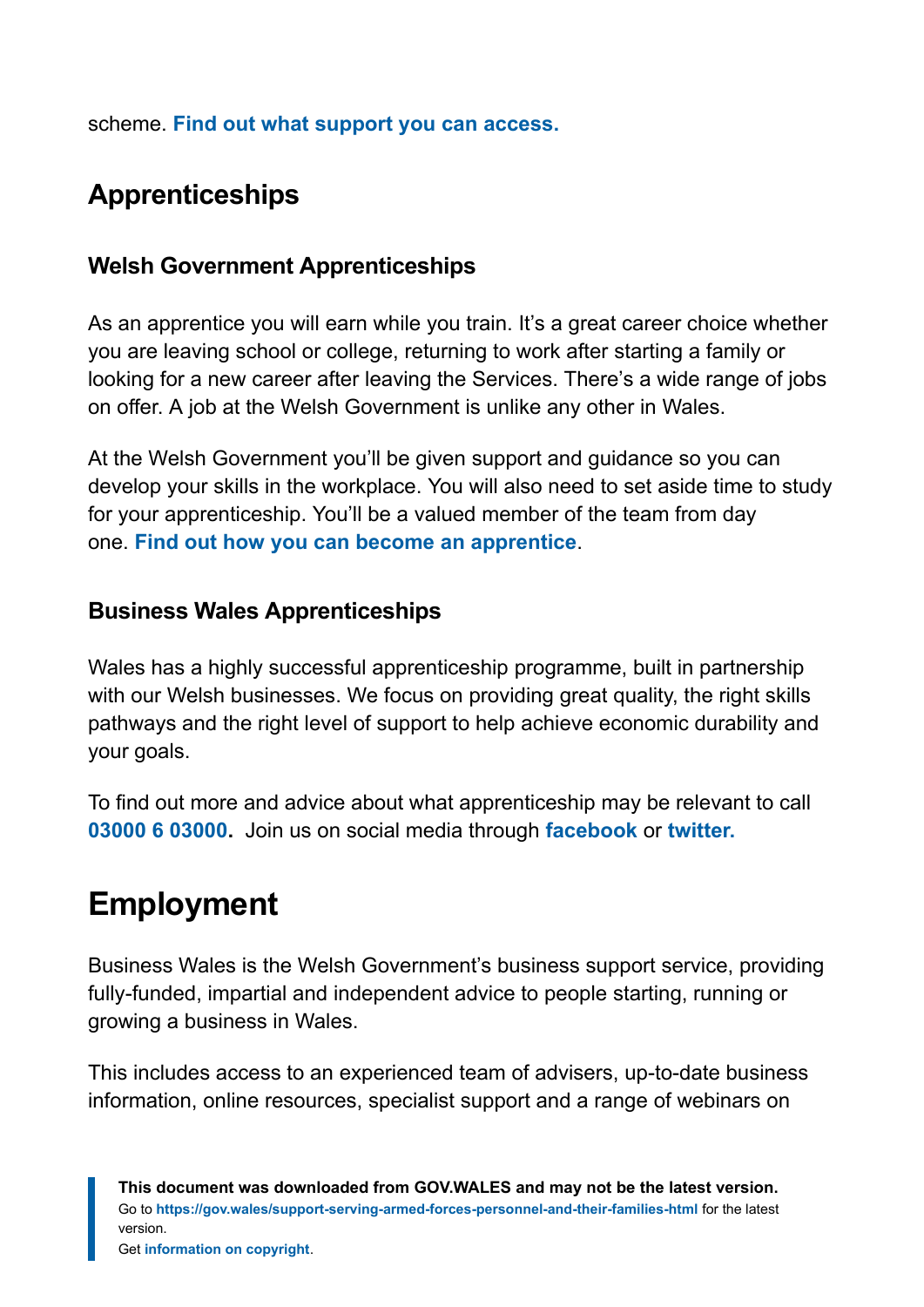topics such as Starting and running your own business, managing your finance and tax, HR, marketing and many more. **[Find out more about Business Wales](http://www.businesswales.gov.wales/) [on their website](http://www.businesswales.gov.wales/)** or by telephoning 03000 6 03000.

#### **Working Wales**

Working Wales is a new service delivered by Careers Wales and will provide advice tailored to your needs;

#### **Employability Skills programme**

The Welsh Government's Employability Skills programme aims to support unemployed adults into a job and to stay in work by improving employability skills. The Programme offers a high quality work placement or employer specific training which is combined with work preparation training, and essential skills provision if required. **[Find out more about how it can help unemployed](http://www.careerswales.com/en/skills-gateway/employability-skills-programme/) [adults who have a reasonable chance of being ready for employment](http://www.careerswales.com/en/skills-gateway/employability-skills-programme/) [within six months](http://www.careerswales.com/en/skills-gateway/employability-skills-programme/)** or telephone on 0800 028 4844.

#### **Great place to work for veterans: Welsh Government**

The great place to work initiative is designed to encourage more veterans to join the Civil Service when they leave the Armed Forces, ensuring the Civil Service benefits from the wide-range skills and talents in the Armed Forces community. **[Find out more about the scheme.](https://gov.wales/making-civil-service-great-place-work-veterans)**

### **Department for Work and Pensions (DWP)**

Department for Work and Pensions (DWP) in Wales ensures provision is in place for veterans, Service personnel and their families in need of advice and support.

Across Wales, Armed Forces Single Points of Contact (SPoCs) are located in all 59 Jobcentre Plus sites, supported by district Armed Forces Champions and a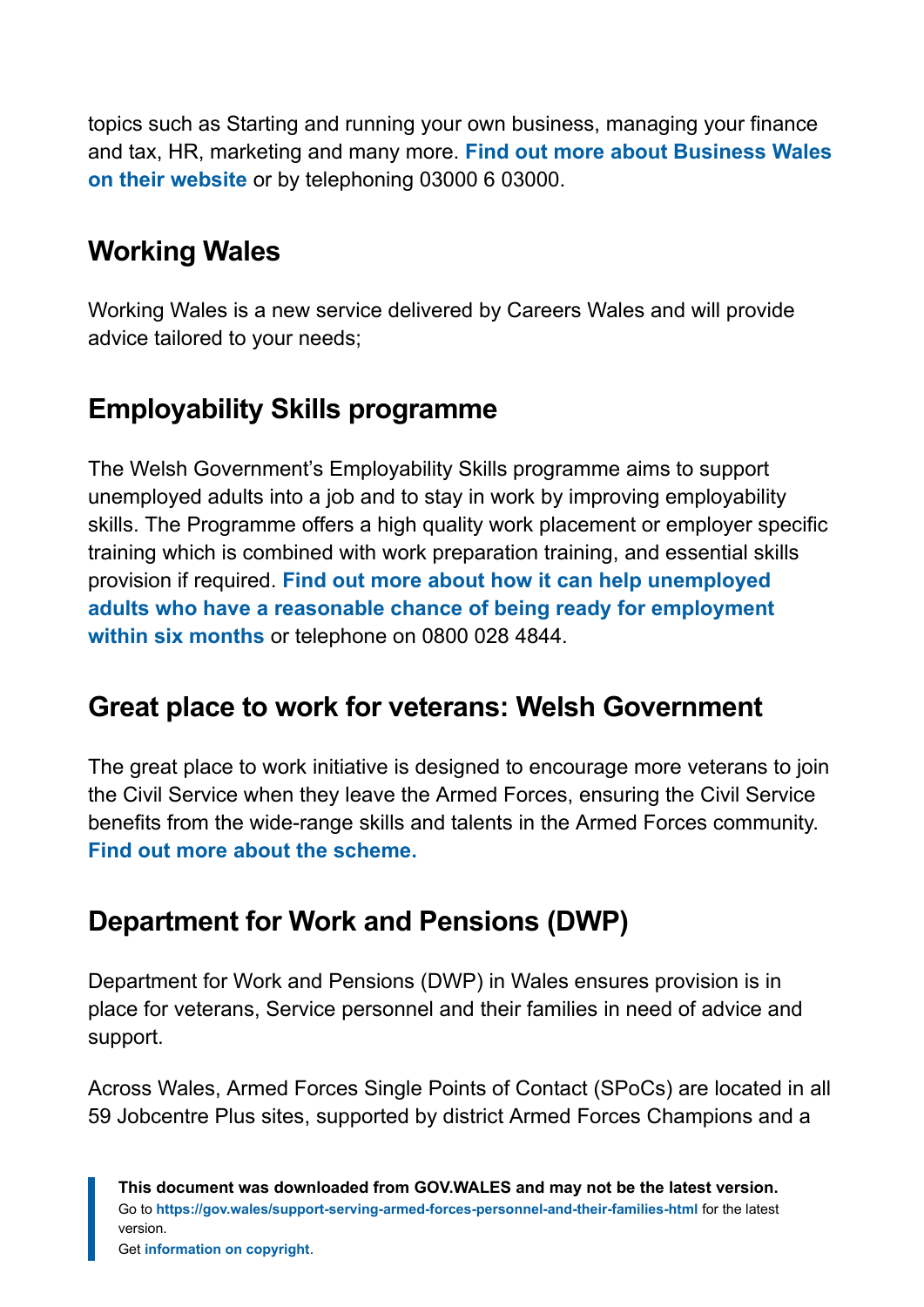Wales Champion. As well as the full range of existing Jobcentre Plus services available they provide an additional level of support to the Armed Forces community to access benefits, find employment and as a gateway to other support services and organisations. **[Find out your local point of contact and](https://jobcentreplusadvisor.co.uk/wales) [the support they can offer.](https://jobcentreplusadvisor.co.uk/wales)**

#### **Hywel Dda University Health Board**

Vacancies within the Health Board are advertised on CTP and Forces Families Jobs websites because they recognise the extensive range of transferrable skills the Armed Forces community bring to roles in Health. The Health Board offer a guaranteed interview scheme for applicants who meet the essential criteria for a job. A wide variety of roles are available including logistics, IT, estates functions, management, administration and of course medical, nursing and allied health professional roles.

#### **RFEA, the forces employment charity**

The RFEA are a UK wide charity that provide life-long, life-changing support, jobs and training opportunities to Service leavers, reservists, veterans, irrespective of circumstances, rank, length of service, or reason for leaving and their families, through a range of programmes. **[Find out more on how they can](https://www.rfea.org.uk/our-programmes-partnerships/) [offer information, advice and guidance to help you find employment and](https://www.rfea.org.uk/our-programmes-partnerships/) [can provide specialist case working support for those who need it.](https://www.rfea.org.uk/our-programmes-partnerships/)**

#### **Officers Association**

The Officers' Association (OA) exists to help officers find employment and to provide advice and support to relieve hardship amongst those who have held a commission in the Armed Forces, their families and dependents.

They support serving, reservist and former officers to enable them to achieve a sustainable and fulfilling transition from military to civilian life. **[Read more](https://www.officersassociation.org.uk/) [information on the Officers Association.](https://www.officersassociation.org.uk/)**

**This document was downloaded from GOV.WALES and may not be the latest version.** Go to **<https://gov.wales/support-serving-armed-forces-personnel-and-their-families-html>** for the latest version.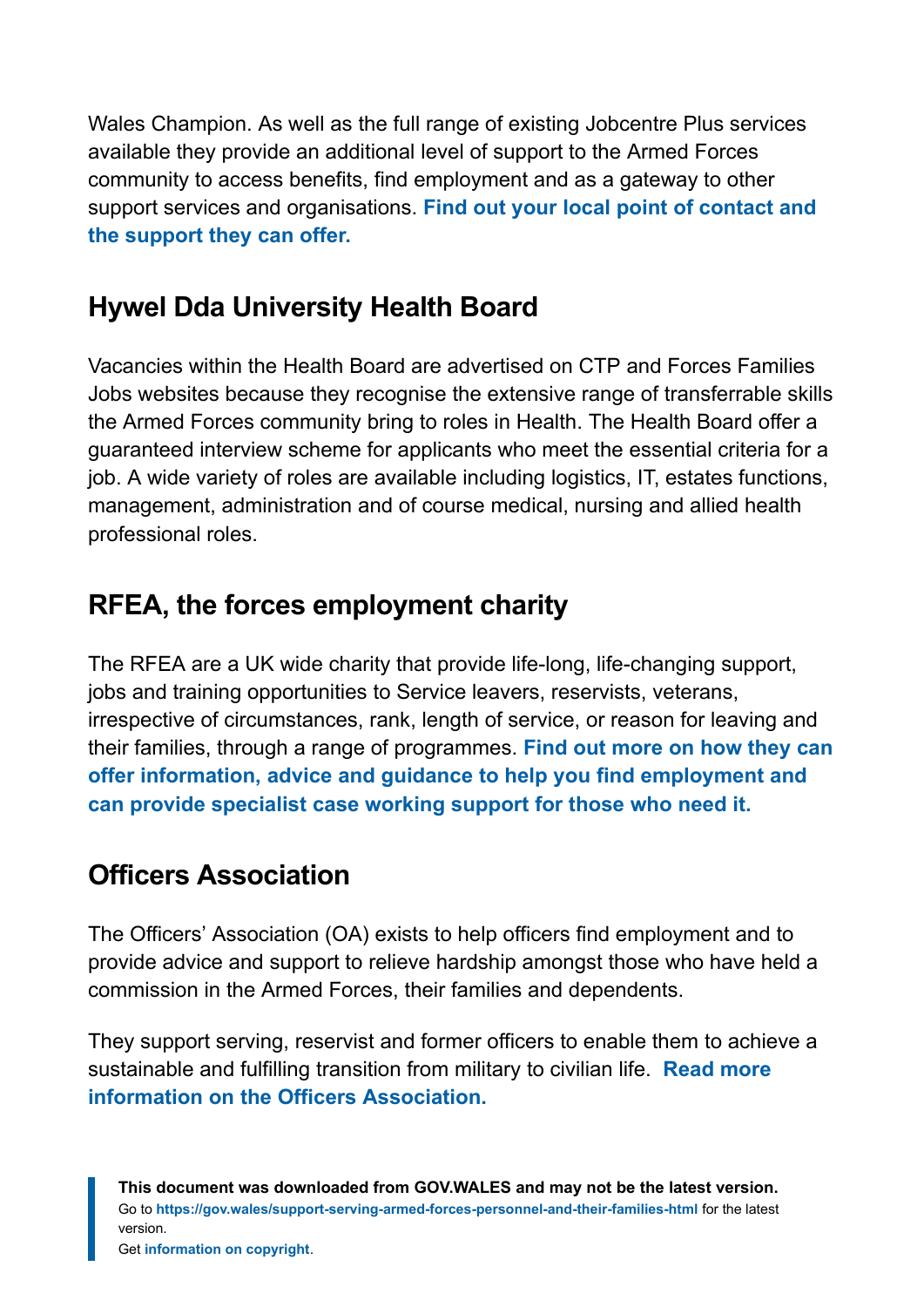### **The Poppy Factory**

The Poppy Factory supports veterans with health conditions on their journey into employment, helping them to overcome any challenges.

Four out of five of the veterans we work with report a mental health condition. Whatever their situation, and whatever they are going through, their employment team is on hand to offer one-to-one support.

**[Register for support](https://gov.wales/pdf-optimised/node/poppyfactory.org/employment)** through the website or call 020 8939 1837. **[Email for](mailto:Email%20support@poppyfactory.org) [support](mailto:Email%20support@poppyfactory.org)**.

### **Business in the Community (BITC) Cymru**

Business in the Community (BITC) Cymru work with more than 200 companies in Wales from small and medium sized businesses to leading brands. They offer tailored advice and support to help companies to improve their responsible business practices.

#### **[Read the BITC Cymru guide for companies to help them through the](https://www.bitc.org.uk/toolkit/capitalising-on-military-talent/) [practical steps of setting up accessible, Armed Forces friendly recruitment](https://www.bitc.org.uk/toolkit/capitalising-on-military-talent/) [practices.](https://www.bitc.org.uk/toolkit/capitalising-on-military-talent/)**

In 2020 BITC Cymru produced a new toolkit 'Capitalising on Military Family Talent' which explains how employers can recruit and retain military family members. Produced in partnership with the Welsh and Scottish Governments, Business in the Community (BITC) has published this guide to help businesses extend support to family members of those serving in the military. **[Access their](https://www.bitc.org.uk/toolkit/capitalising-on-military-family-talent/) [English and Welsh language toolkit.](https://www.bitc.org.uk/toolkit/capitalising-on-military-family-talent/)**

### **The British Training Board cic**

The BTB is a community interest company offering services for the Armed Forces community.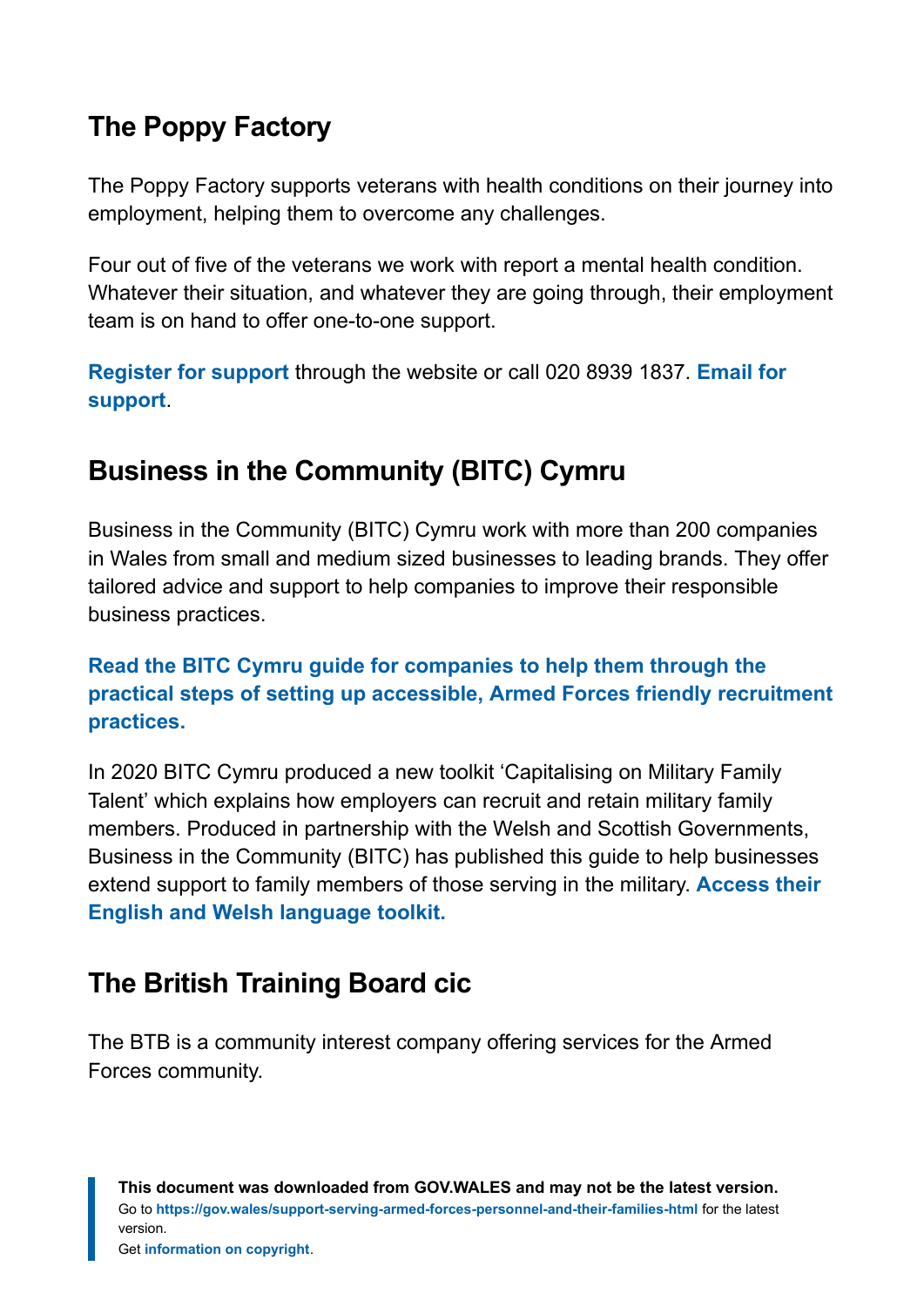A full Military Skills translation service that will translate your Military Qualifications into civilian recognised one, a full career development service, Guaranteed Interview Scheme and Access to Higher Education pathways. It also runs a Veterans Enterprise UK-Full Business start-up support program and offers a Support and Wellbeing plan for Service leavers, veterans and their families. **[Find out more on the support they provide](https://www.thebtb.co.uk/)** or alternatively **[send](mailto:info@britishtrainingboard.org.uk) [them an email](mailto:info@britishtrainingboard.org.uk)**.

#### **RBLI**

RBLI are a charity providing employment and career support to members of the Armed Forces community. **[Visit their website for further information](https://rbli.co.uk/)**.

#### **Hire a Hero**

**[Get in touch with Hire a Hero the charity that supports Service leavers](http://www.hireahero.org.uk/) [through the transition into civilian life](http://www.hireahero.org.uk/)**. It works in partnership with public, private and third sector organisations to provide a network of support and to signpost Service leavers to the most appropriate resources as required.

Contact: 01495 366670, Jinty Morgan – Operations Director or **[send him an](mailto:Info@hireahero.org.uk) [email.](mailto:Info@hireahero.org.uk)**

#### **British Forces Resettlement Services (BFRS)**

BFRS has been assisting the Armed Forces Community (AFC) for the past 10 years and are there to help, whatever stage you are at within your current career. With thousands of Job Vacancies, training opportunities and events at the click of a button.

**[Register for free](https://www.bfrss.org.uk/)**; services are open to Service leavers, reserve forces, veterans, civilian MOD employees, partners and families.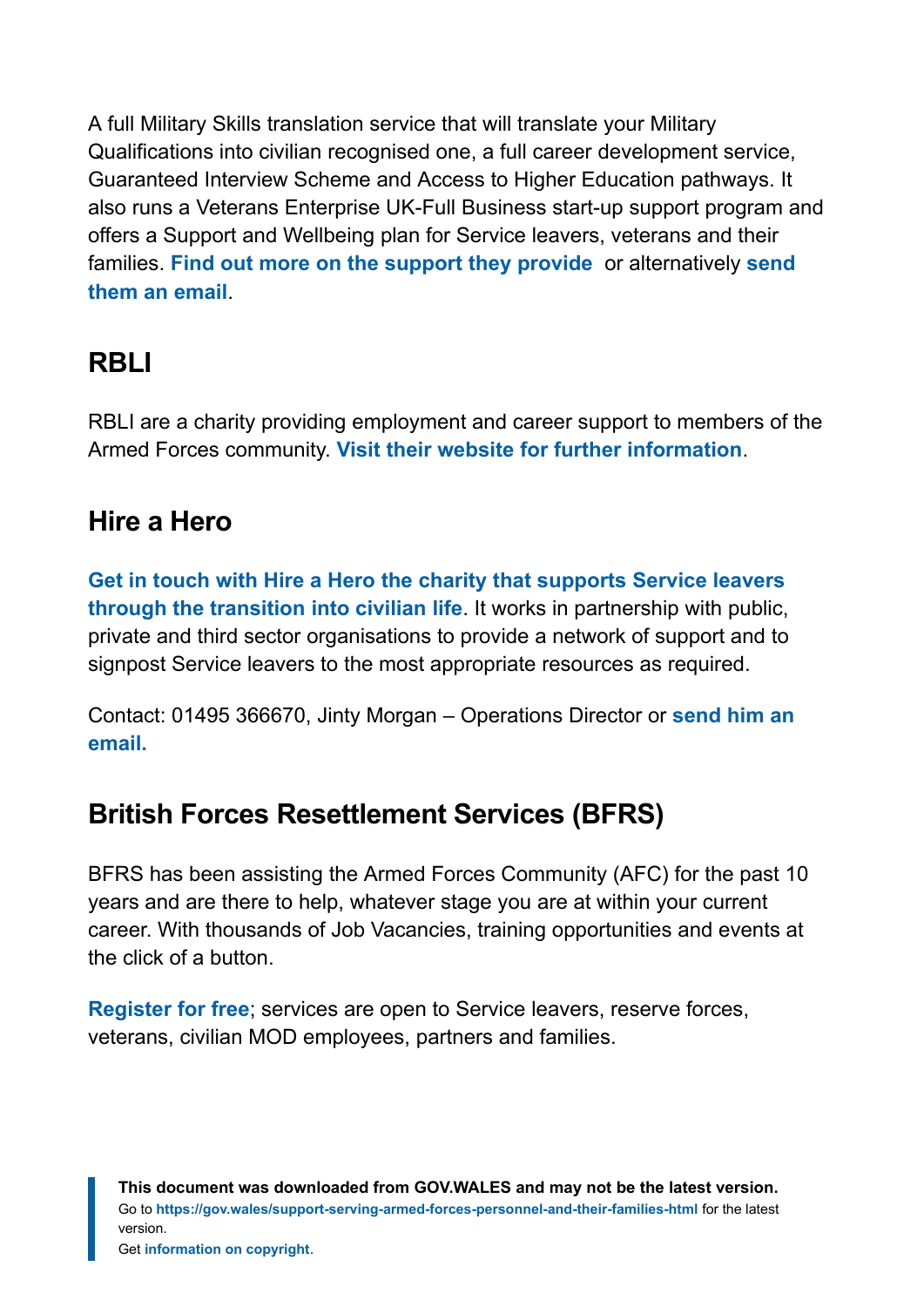#### **SaluteMyJob**

SaluteMyJob is a Social Enterprise providing consultancy, recruitment and training services to employers and helping former members of the Armed Forces, and reservists, into employment. It helps employers plan and implement structured, sustainable and measurable 'veterans' programmes, aiming to inform and increase demand 'pull' for ex-military people as employees, contractors or consultants.

**[Find out how they can help](https://www.salutemyjob.com/)** with access to a range of job opportunities from employers looking for ex-military talent**[:](https://www.salutemyjob.com/)**

- 1-to-1 careers advice
- help creating a stand-out CV
- assessments to identify your strengths
- free cyber training and other courses.

### **Forces families jobs**

Is an employment and training platform specifically designed to support Service families into meaningful employment and provide opportunities for training and development.

Delivered by a Tri-service partnership between the Naval Families Federation (NFF), Army Families Federation (AFF) and Royal Air Force Families Federation (RAF-FF) the service is available to military spouses/families seeking employment and training with the secure knowledge that the employers have signed up to the Armed Forces Covenant. This includes:

- Spouses and partners of currently Serving and Reserve personnel, and adult children (aged 18 to 25).
- Spouses and partners of Service personnel who have left the Armed Forces within the last 12 months, and adult children (aged 18 to 25).
- Bereaved spouses and partners for up to two years post service, and adult children (aged 18-25). **[Visit the site for more information](http://www.forcesfamiliesjobs.co.uk/)**.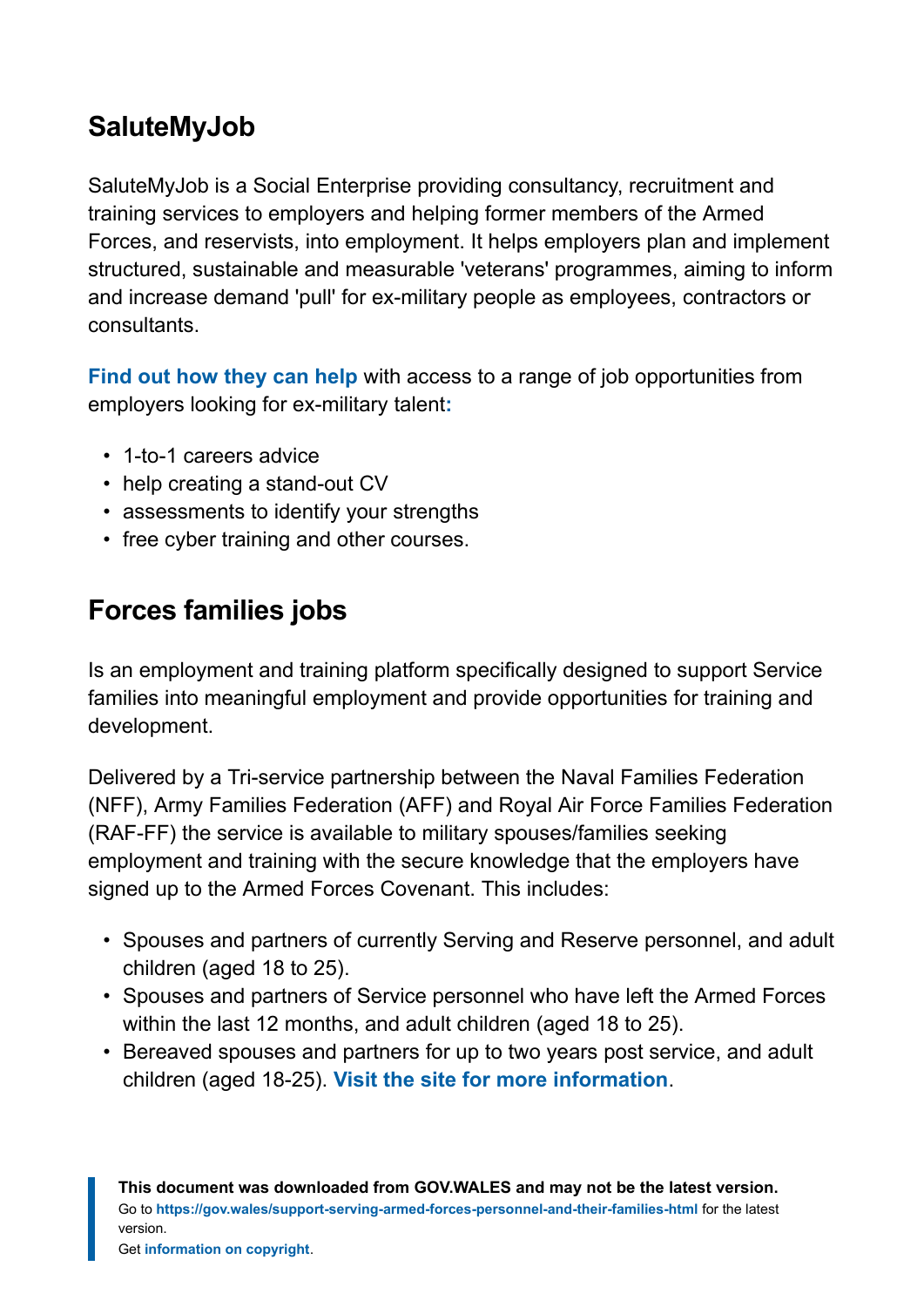X-Forces offers a similar service if you are considering self-employment. **[Find](http://www.x-forces.com/) [out more on the support they can provide](http://www.x-forces.com/)** or telephone 0207 022 0600.

Recruit for Spouses is run by military spouses and will help you find employment. **[Contact them if you are looking for employment support](http://www.recruitforspouses.co.uk/)** or telephone 0333 2020 996.

### <span id="page-29-0"></span>**Pensions, benefits, finance and advice**

The Money and Pensions Service (MaPS) is a UK Government service providing free unbiased money and pensions guidance to help people make informed choices. It brings together three respected providers of financial guidance; the Money Advice Service (MAS), Pension Wise and the Pensions Advisory Service (TPAS).

They are committed to ensuring that people throughout the UK have guidance and access to the information they need to make effective financial decisions over their lifetime. **[Visit the MaPS website for more information](https://moneyandpensionsservice.org.uk/)**.

Money Advice Service offers money guides, tools and calculators to help everyone make the most of their money. **[For information and guidance go to](http://www.moneyadviceservice.org.uk/) [the website](http://www.moneyadviceservice.org.uk/)**, telephone, webchat and WhatsApp services.

Pension Wise offers free, impartial guidance through face to face and telephone appointments to people aged 50 or over with a personal or workplace defined contribution pension who want to make sense of their options as they approach retirement. **[For additional information visit their website.](http://www.pensionwise.gov.uk/)**

The Pensions Advisory Service offers free and impartial pensions guidance on workplace and personal pensions for everyone through its website, telephone and webchat services. **[Find out about their services and support.](http://www.pensionsadvisoryservice.org.uk/)**

#### **Department of Work and Pensions (DWP)**

#### **[Contact the Department for Work and](https://jobcentreplusoffices.co.uk/wales) Pensions (DWP) in Wales if you are a**

**This document was downloaded from GOV.WALES and may not be the latest version.** Go to **<https://gov.wales/support-serving-armed-forces-personnel-and-their-families-html>** for the latest version.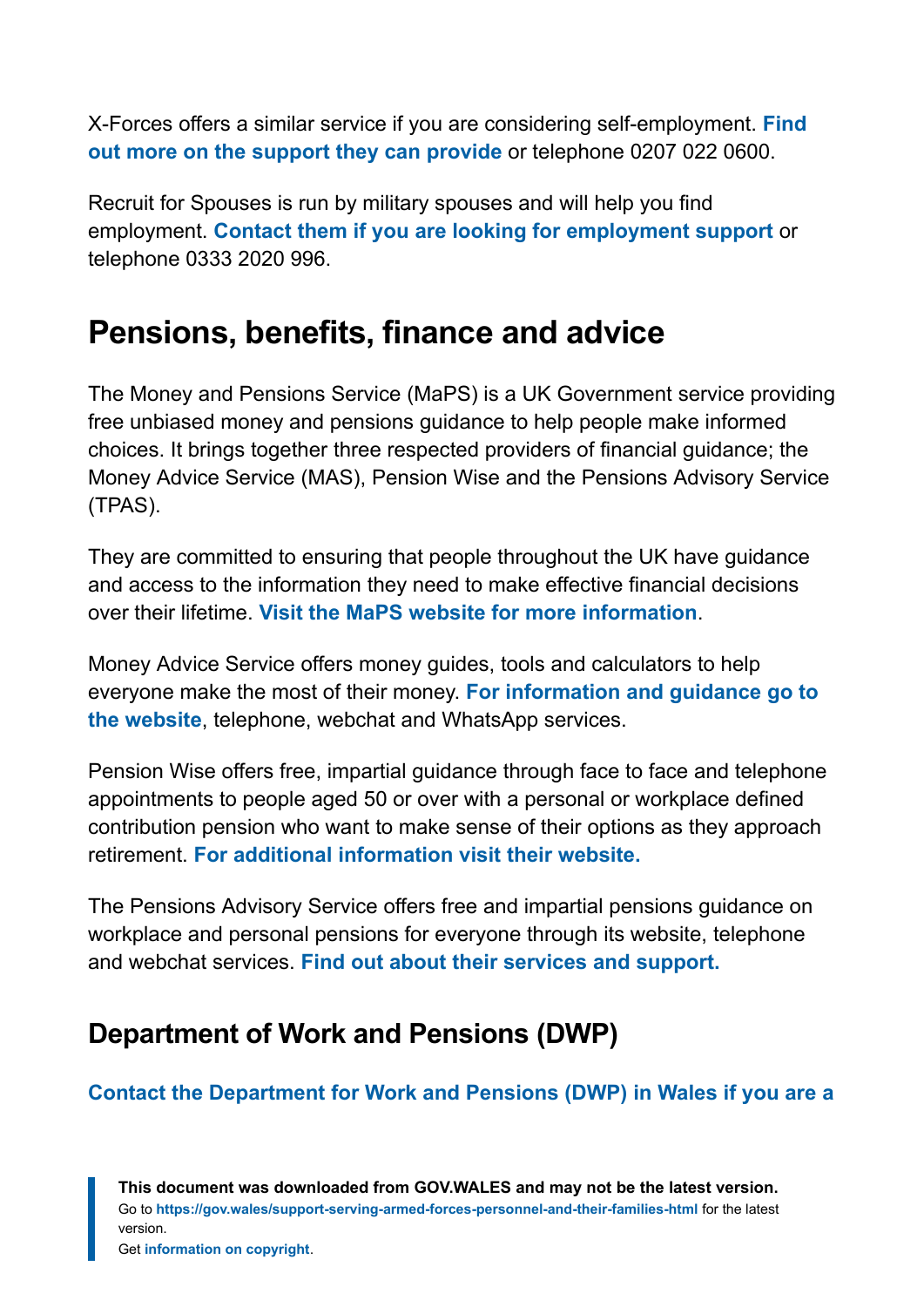#### **[veteran, Serving personnel or your family is in need of advice and support.](https://jobcentreplusoffices.co.uk/wales)**

Across Wales, Armed Forces Single Points of Contact (SPoCs) are located in all 59 Jobcentre Plus sites, supported by district Armed Forces Champions and a Wales Champion. These posts are driving the Armed Forces agenda across the three Districts and work closely with the site SPoCs to ensure its offer meets the needs of this community. As well as the full range of existing Jobcentre Plus services available they provide an additional level of support to the Armed Forces community to access benefits, find employment and as a gateway to other support services and organisations.

#### **Citizen's Advice Wales**

Citizen's Advice Wales give people the knowledge and confidence they need to find their way forward whoever they are, and whatever their problem. Its national charity and network of local charities offer confidential advice which includes benefits, debt and finance, housing and legal and more, online, over the phone, and in person, for free. **[Find out more](https://www.citizensadvice.org.uk/wales/)**.

# <span id="page-30-0"></span>**Families**

#### **Childcare**

The Welsh Government recognises childcare is one of the biggest challenges facing working parents in Wales. Through our Welsh Government funded childcare offer we are providing 30 hours a week of government funded early education and childcare for working parents of three and four year olds, for up to 48 weeks of the year. Part time early education is universally free for 3 and 4 year olds with local authorities offering a minimum of 10 hours to learners. The difference is then made up with Government-funded childcare. This support is available across all Local Authorities in Wales and can be accessed by working parents. **[Find out more information on the Childcare Offer](https://gov.wales/childcare-offer-for-wales-campaign)**.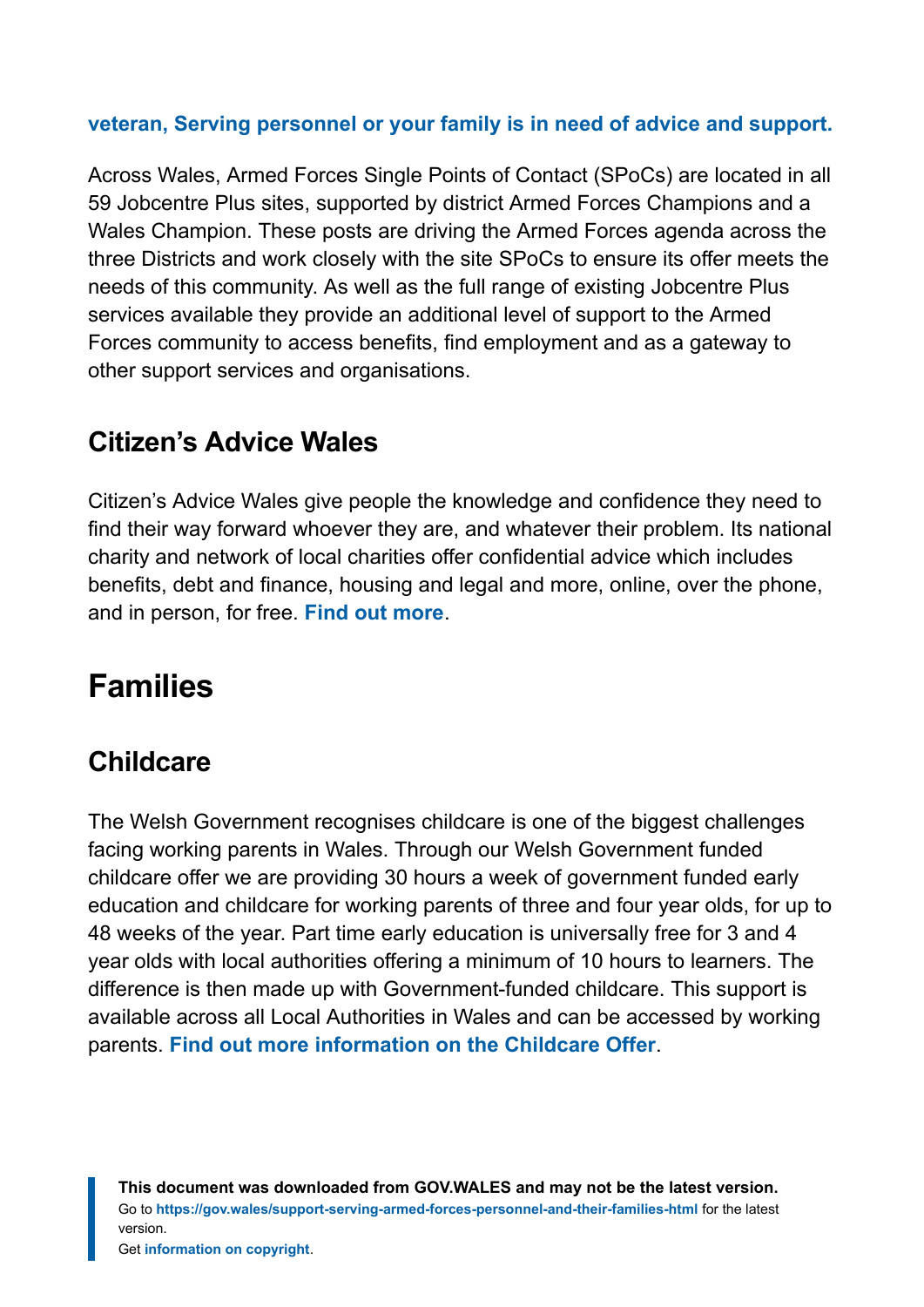### **Flying Start**

Flying Start is the Welsh Government's targeted early years programme which aims to make a decisive difference to the life chances of children aged 0 to 4 in the areas which it runs. It includes four core elements; these being fully funded quality childcare, parenting support, intensive health visitor support, and support for speech, language and communication.

Flying Start is targeted at some of the most disadvantaged communities in Wales and offers fully funded quality childcare to parents of all eligible 2 to 3 year olds for 2 and a half hours a day, 5 days a week for 39 weeks a year.

#### **Family Information Service**

There is a local Family Information Service (FIS) in each Local Authority area across Wales who can provide information about a range of services in your area. **[Any questions you have about the Flying Start, early education or the](https://gov.wales/find-your-local-family-information-service) [Childcare Offer, for example eligibility and how to apply, you can contact](https://gov.wales/find-your-local-family-information-service) [your local FIS.](https://gov.wales/find-your-local-family-information-service)**

#### **Tros Gynnal Plant (TGP)**

TGP Cymru is the leading Wales based Children's Rights Charity, which supports and represents vulnerable children and young people through a range of projects, training and campaigning. **[Find out more about their services.](https://www.tgpcymru.org.uk/)**

#### **Service Families Federations**

The Families Federations provide an independent voice for all personnel (single, married or in a partnership), and their families. They work to improve quality of life around the world, at work or at home. **[Find out more information on the](http://www.raf-ff.org.uk/) [RAF Families Federation](http://www.raf-ff.org.uk/)**, **[the Army Families Federation](http://www.aff.org.uk/)** and the **[Royal Navy](https://nff.org.uk/) [Families Federation.](https://nff.org.uk/)**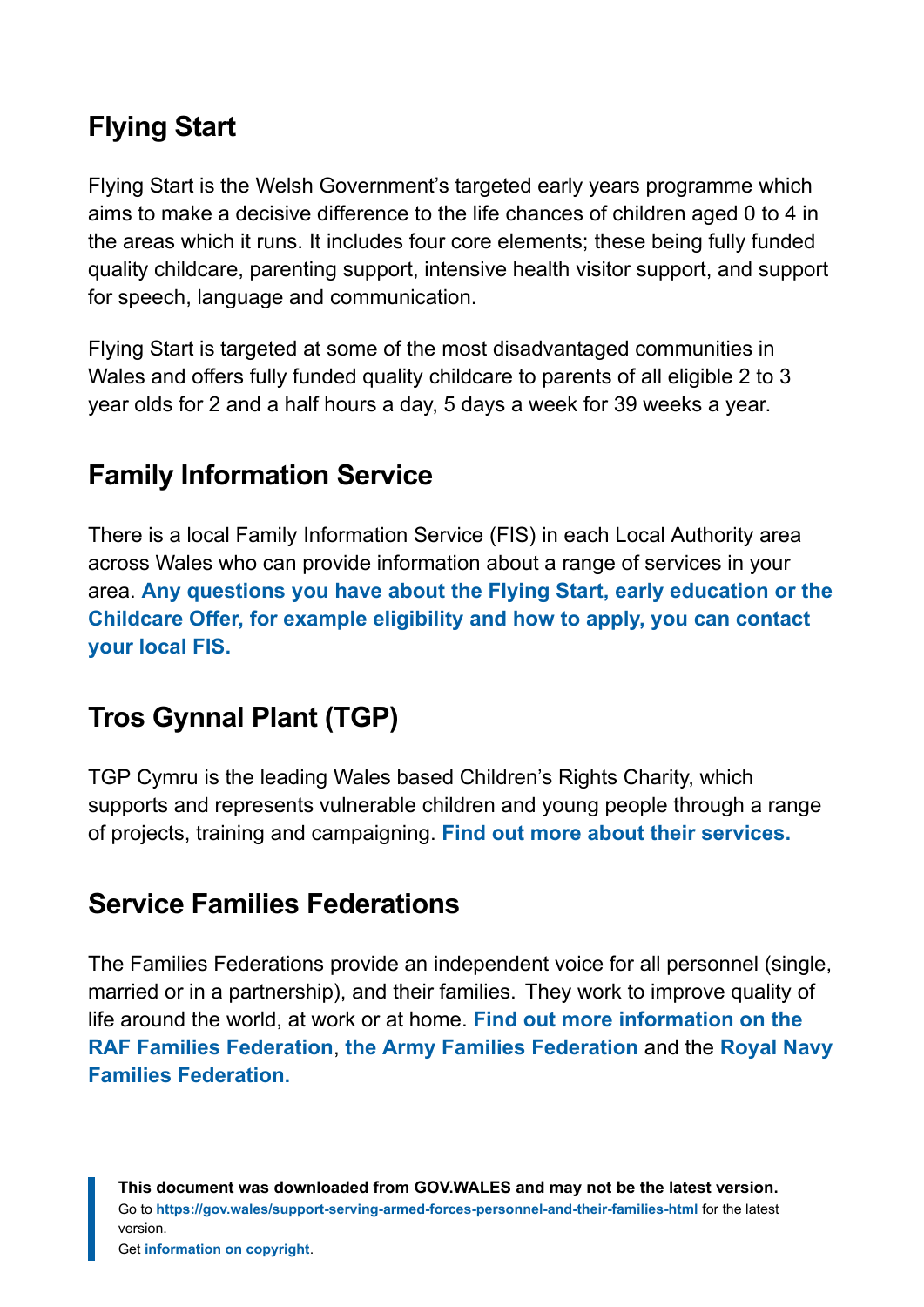### **Army HIVE Information Service**

The HIVE Information Service provides information on behalf of the Chain of Command to the Service community and welcomes enquiries from Service personnel, dependants, partners, extended families, and the wider military community, including veterans and MOD civilians.

An extensive range of information is available, focusing on relocation information, local area information, education, accommodation, employment and training opportunities, healthcare, finance, childcare and travel.

HIVE staff also work closely with the Unit welfare staff to provide additional support at times of deployment.

**[Find out the latest information from HIVEs on local HIVE blogs.](http://www.army.mod.uk/people/support-well/hive/)**

# <span id="page-32-0"></span>**Armed Forces support groups and hubs**

#### **The Veterans Gateway**

The first point of contact for veterans seeking support. They put veterans and their families in touch with the organisations best placed to help with the information, advice and support they need – from healthcare and housing to employability, finances, personal relationships and more. **[Find out more about](https://www.veteransgateway.org.uk/) [the variety of organisations providing support.](https://www.veteransgateway.org.uk/)**

### **The Royal British Legion (RBL)**

The Royal British Legion is here to help members of the Royal Navy, British Army, Royal Air Force, veterans and their families. And it's not going anywhere.

The RBL support Serving and ex-Serving personnel all year round, every day of the week.

Its support starts after one day of service and continues through life, long after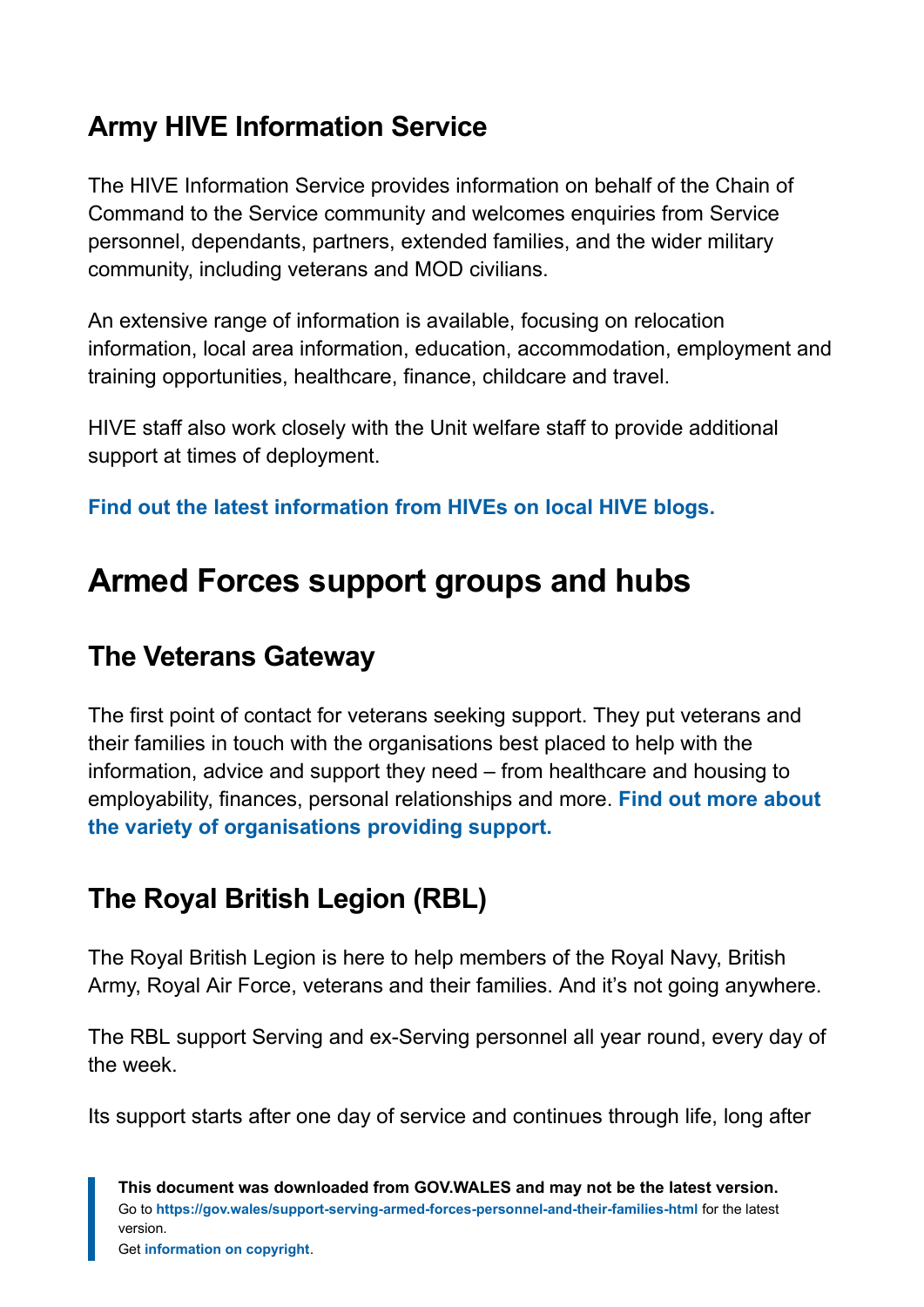service is over. **[Visit the website for further information](https://www.britishlegion.org.uk/)**. You can also call 0808 802 8080 8am to 8pm, 7 days a week

#### **SSAFA, the Armed Forces charity**

SSAFA, the Armed Forces charity, has been providing lifelong support to our Forces and their families since 1885. Last year its teams of volunteers and employees helped more than 85,000 people in need, from Second World War veterans to those who have served in more recent conflicts or are still currently serving, and their families.

SSAFA understands that behind every uniform is a person, and are there for that person any time needed, in any way that is needed, for as long as needed.

If you are a member of the Armed Forces community and you need help, support or advice from SSAFA then **[visit the website](http://www.ssafa.org.uk/)** or phone Forcesline: t**elephone: 0800 260 6767** or send them a message using **[the form](https://www.ssafa.org.uk/get-help/forcesline/) [on their webpage](https://www.ssafa.org.uk/get-help/forcesline/)**.

Alternatively, you can contact your local branch directly using **[our branch](https://www.ssafa.org.uk/get-help/find-local-branch/) [finder](https://www.ssafa.org.uk/get-help/find-local-branch/)**.

#### **Reserve Forces' and Cadets' Association for Wales**

RFCA for Wales is the enabling voice for Reserves and Cadets in Wales.

Its primary tasks are:

- To provide advice and support on behalf of the volunteer Reserve Forces and Cadets in Wales.
- To work with the chains of command of the three services to deliver support to the Reserves and Cadets in Wales against Service Level Agreements.
- To establish and maintain links with the community and to deliver employer engagement on behalf of Defence in Wales.
- To deliver the volunteer estate in Wales through the maintenance and support of Reserve training centres, Cadet centres and training areas.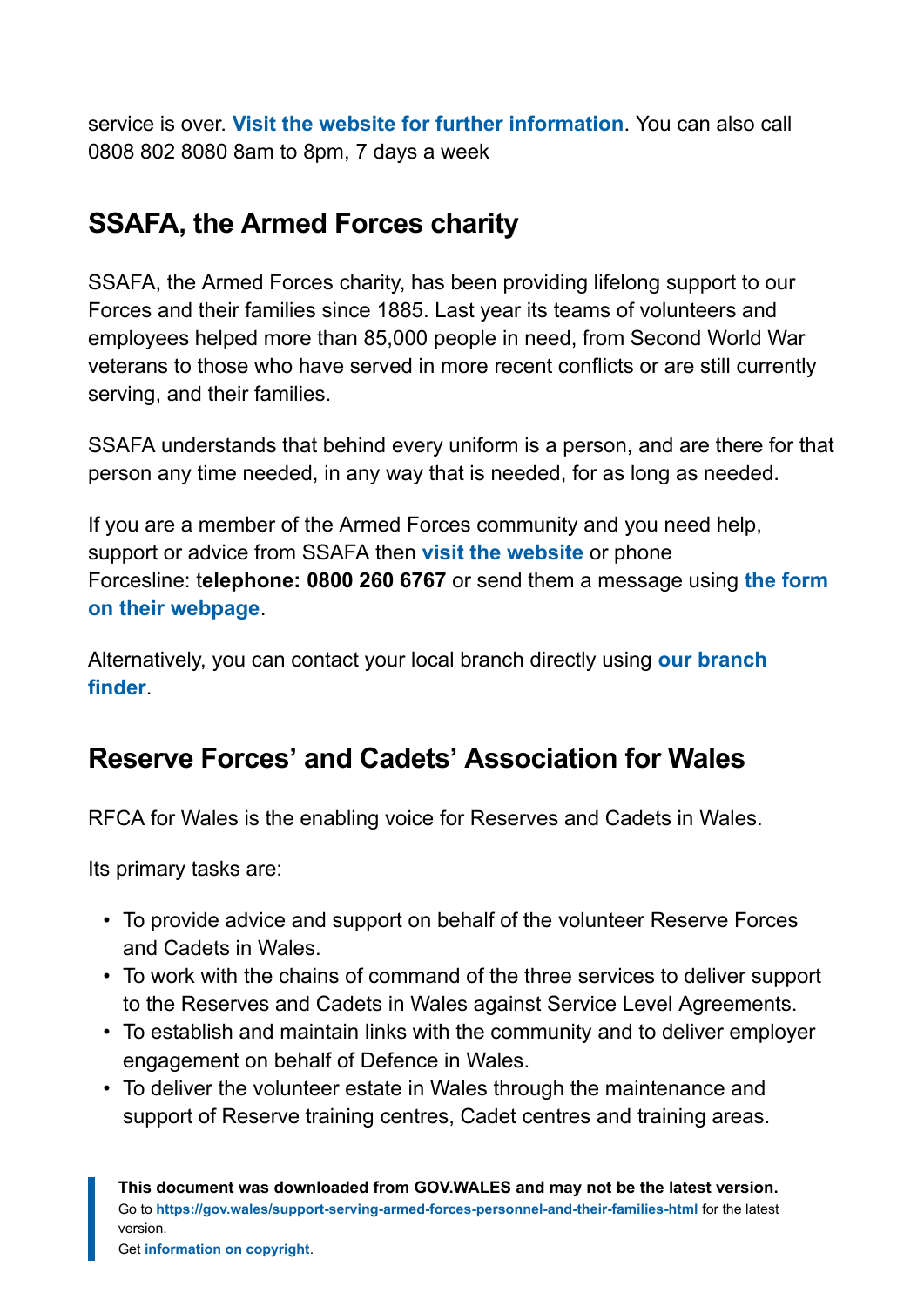**[Find out more about how the RFCA can support you](https://www.wales-rfca.org/)** or telephone 029 2037 5375.

#### **"In the Squad"**

Is a programme delivered jointly by Swansea City Community Trust, and the Ospreys in the Community.

It delivers weekly sports based activity sessions, indoors and outdoors, based around rugby and football, for veterans in the Swansea, Neath Port Talbot and Bridgend areas. In addition and at the end of the physical activity session, it is developing wraparound support in a 'veteran-friendly' environment, to promote wellbeing and to help combat social isolation. **[Find out more about its online](https://www.ospreysrugby.com/community) [platform for veterans to meet up monthly a veteran led safe space to share](https://www.ospreysrugby.com/community) [stories and experiences, to support each other.](https://www.ospreysrugby.com/community) [Find out more information](mailto:caroline@scfccommunitytrust.co.uk) [from Swansea City Community Trust on how you can get involved.](mailto:caroline@scfccommunitytrust.co.uk) [You](mailto:tom.sloane@ospreysrugby.com) [can also contact the Ospreys if you'd like to get involved.](mailto:tom.sloane@ospreysrugby.com)**

### **Woody's Lodge**

Woody's Lodge is a meeting space where those who've served can find expert advice across a range of topics as well the chance to make new friends and reconnect with their loved ones. **[Find out more about the services they offer.](https://www.woodyslodge.org/)**

### **The VC Gallery**

The VC Gallery provides art and social active engagements throughout its 4 hubs in Pembrokeshire West Wales. **[Visit the VC Gallery website to see the](https://www.thevcgallery.com/) [range of activities provided.](https://www.thevcgallery.com/)** Alternatively you can **[contact Barry John if you](mailto:barry@thevcgallery.com) [have any questions.](mailto:barry@thevcgallery.com)**

# **Change Step**

Change Step offers effective support for veterans, their families and carers in

**This document was downloaded from GOV.WALES and may not be the latest version.** Go to **<https://gov.wales/support-serving-armed-forces-personnel-and-their-families-html>** for the latest version.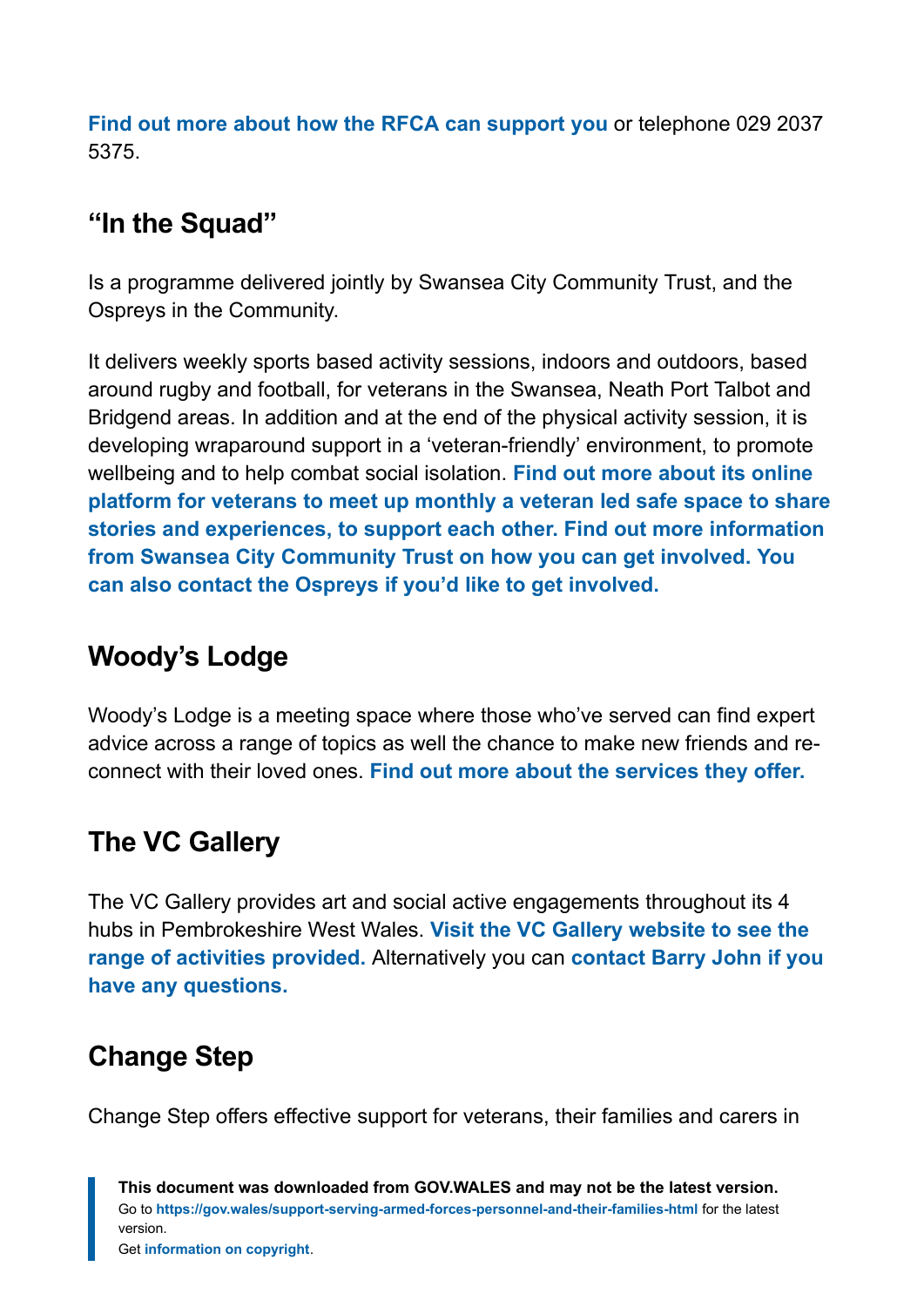Wales, enabling access vital support services and tackle serious stress and related issues. Their team of peer mentors use their own experiences to help fellow veterans and their loved ones confront challenges in their lives, and manage their journeys of recovery. **[Find out more about the services they](http://www.changestepwales.co.uk/) [provide.](http://www.changestepwales.co.uk/)**

#### **Adferiad Recovery**

The Joining Forces team support veteran's organisations and veterans, throughout Wales.

With its 'Digital Skill for Veteran, Wales' they train veterans to be 'Digital Champions', supporting those veterans that are digitally challenged to get more from their devices.

'Navigating out of Isolation', delivers a combination of direct support and help for veterans who feel isolated and alone, enabling them to access existing community services and veteran's organisations. However, where there are no services to access, it will work to set up veteran's hubs. They are also able to support mental health issues, alcohol, and substance misuse**[. For further](http://www.adferiad.org.uk/) [information visit their website.](http://www.adferiad.org.uk/)** You can also contact them by telephone: 01792 816600 or 07970 435817 or **[through](mailto:joiningforces@hafal.org) [email](mailto:joiningforces@hafal.org)**.

### **The Association of ex-Service Drop-In Centres (ASDIC)**

ASDIC represents and links veterans' Drop-Ins across the country. Sometimes called Hubs or Centres, Drop-Ins offer a variety of welfare and mental health support, together with comradeship and a sense of wellbeing, to the ex-military community and their families, and ASDIC helps them to enhance the service they can provide and make them more accessible.

**[Visit the ASDIC for more information on support in Wales.](https://www.asdic.org.uk/)**

**[Find out further information on your local Breakfast clubs.](https://www.afvbc.net/)**

**This document was downloaded from GOV.WALES and may not be the latest version.** Go to **<https://gov.wales/support-serving-armed-forces-personnel-and-their-families-html>** for the latest version.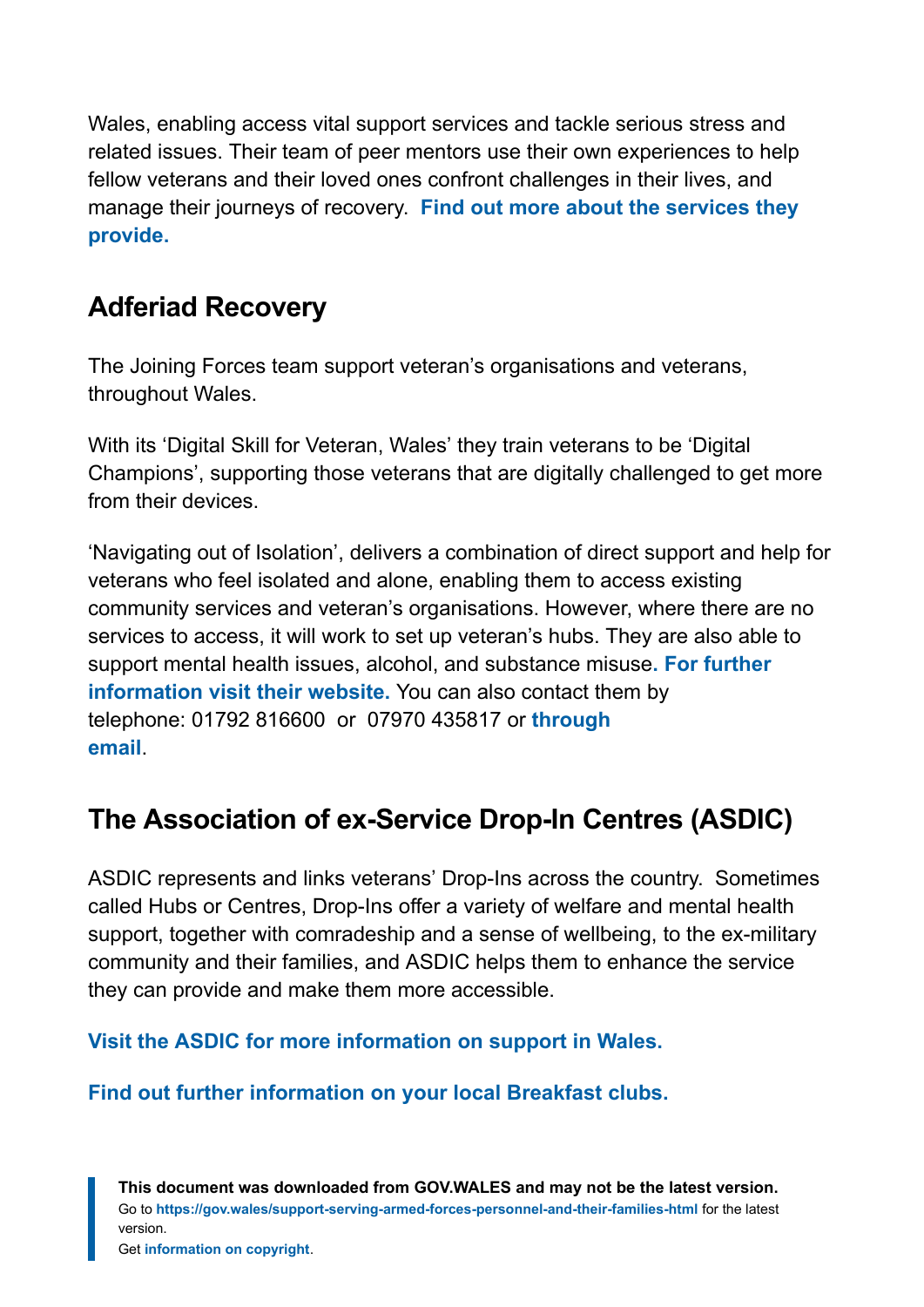COVID-19 will have led to changes in delivery of some services so it is important to check with specific organisers regarding local provision.

#### **Regimental Associations**

Regimental Associations provide welfare and support for members of the regiment. **[Find out more about your local Regimental Associations.](https://www.cobseo.org.uk/members/regimental-associations/)**

### **ABF The Soldier's Charity**

ABF The Soldiers' Charity is the Army's national charity, for soldiers, former soldiers and their families for life. They are one of the largest funders in the sector. **[Find out about how they award grants to individuals and families,](https://www.soldierscharity.org/) [and provide essential funding to leading charities and organisations that](https://www.soldierscharity.org/) [support the Army family.](https://www.soldierscharity.org/)**

| Anglesey                    | 01248 752109  | <b>Website</b> |
|-----------------------------|---------------|----------------|
| <b>Blaenau Gwent</b>        | 01495 311556  | <b>Website</b> |
| <b>Bridgend</b>             | 01656 643643  | <b>Website</b> |
| Caerphilly                  | 01443 815588  | <b>Website</b> |
| <b>Cardiff City Council</b> | 029 2087 2087 | <b>Website</b> |
| Carmarthenshire             | 01267 234567  | <b>Website</b> |
| Ceredigion                  | 01545 570881  | <b>Website</b> |

# <span id="page-36-0"></span>**Local Councils in Wales**

**This document was downloaded from GOV.WALES and may not be the latest version.** Go to **<https://gov.wales/support-serving-armed-forces-personnel-and-their-families-html>** for the latest version.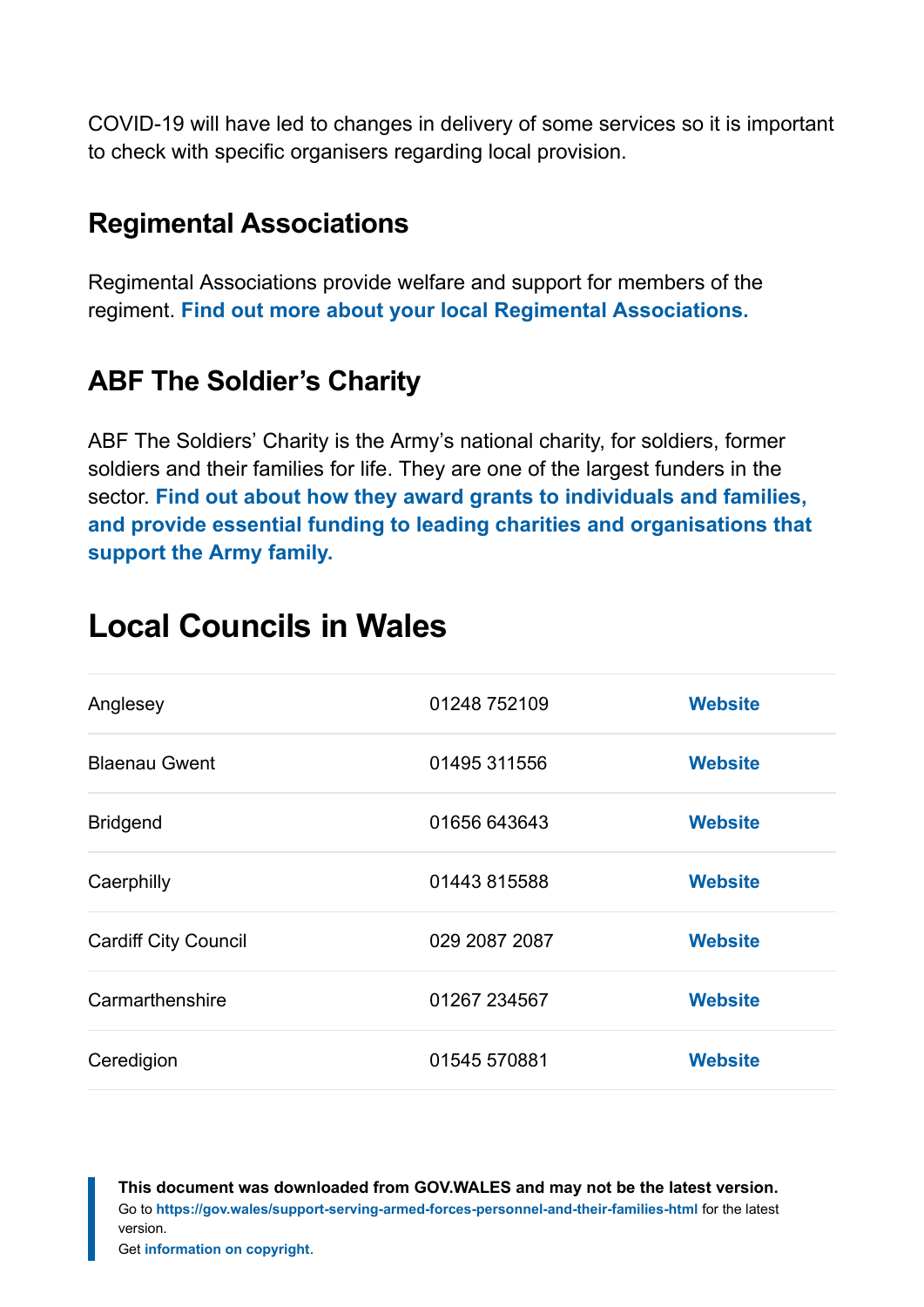| Conwy                       | 01492 574000   | <b>Website</b> |
|-----------------------------|----------------|----------------|
| Denbighshire                | 01824 706101   | <b>Website</b> |
| Flintshire                  | 01352 752121   | <b>Website</b> |
| Gwynedd                     | 01766 771000   | <b>Website</b> |
| Merthyr Tydfil              | 01685 725000   | <b>Website</b> |
| Monmouthshire               | 01633 644644   | <b>Website</b> |
| <b>Neath Port Talbot</b>    | 01639 686868   | <b>Website</b> |
| <b>Newport City Council</b> | 01633 656656   | <b>Website</b> |
| Pembrokeshire               | 01437 764551   | <b>Website</b> |
| Powys                       | 01597 826000   | <b>Website</b> |
| Rhondda Cynon Taff          | 01443 424005   | <b>Website</b> |
| Swansea City Council        | 01792 636003   | <b>Website</b> |
| Torfaen                     | 01495 762200   | <b>Website</b> |
| Vale of Glamorgan o         | 01446 700111   | <b>Website</b> |
| Wrexham                     | 01978 829 2273 | <b>Website</b> |

**This document was downloaded from GOV.WALES and may not be the latest version.** Go to **<https://gov.wales/support-serving-armed-forces-personnel-and-their-families-html>** for the latest version.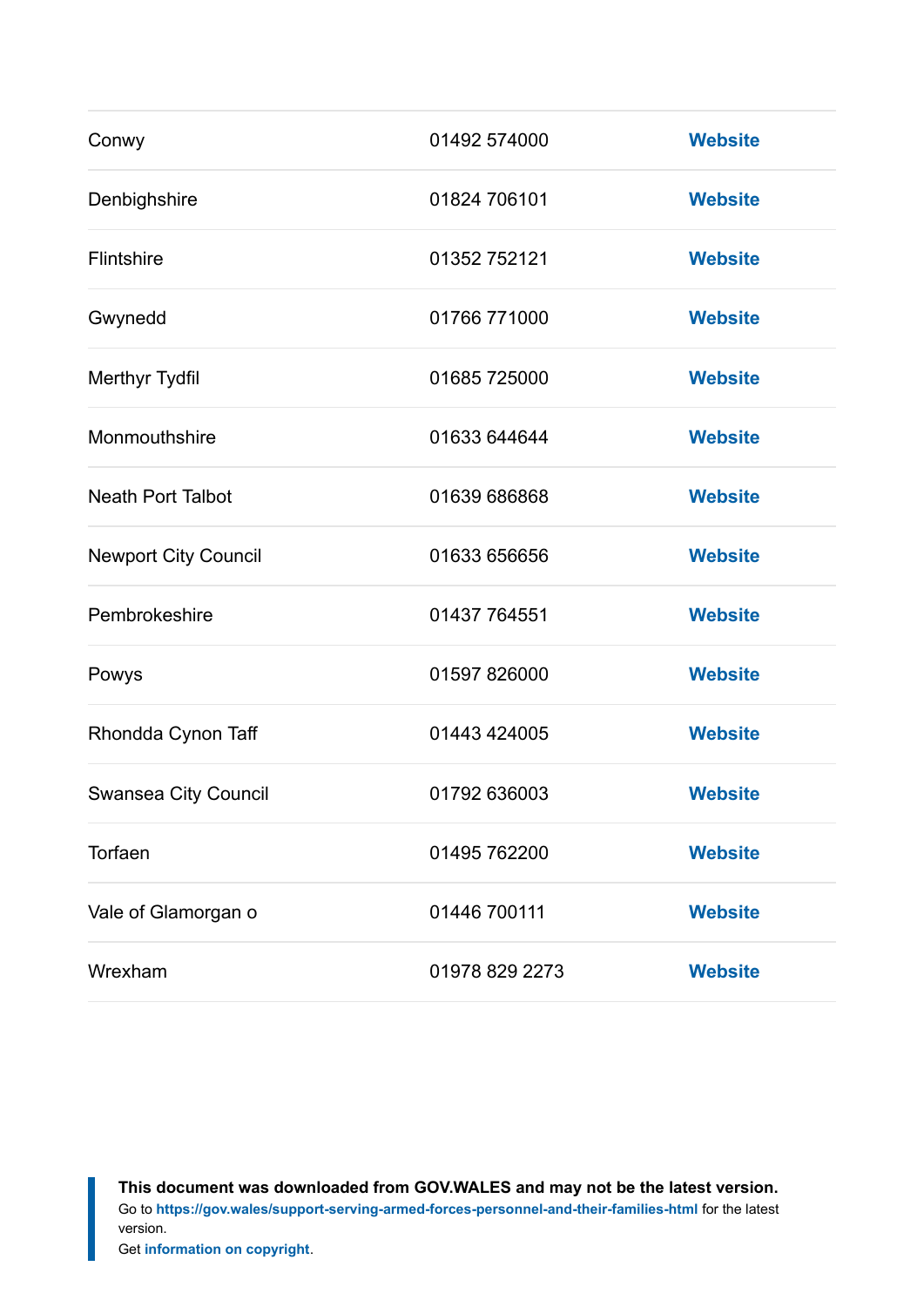# <span id="page-38-0"></span>**Armed Forces Liaison Officers (AFLO) contact details**

For further information relating to North Wales **[please contact Stephen](mailto:stephen.townley@wrexham.gov.uk) [Townley](mailto:stephen.townley@wrexham.gov.uk)**.

For further information relating to Gwent **[please contact Lisa Rawlings](mailto:rawlil@caerphilly.gov.uk)**.

The South West Wales AFLO position is currently vacant.

For further information relating to South East Wales please contact either **[Abi](mailto:awarburton@valeofglamorgan.gov.uk) [Warburton](mailto:awarburton@valeofglamorgan.gov.uk)** or **[Jamie Ireland](mailto:jamie.l.ireland@rctbc.gov.uk)**.

For further information relating to West Wales **[please contact Hayley Edwards](mailto:hredwards@carmarthenshire.gov.uk)**.

For further information relating to Powys **[please contact Andy Jones](mailto:andy.jones@powys.gov.uk)**.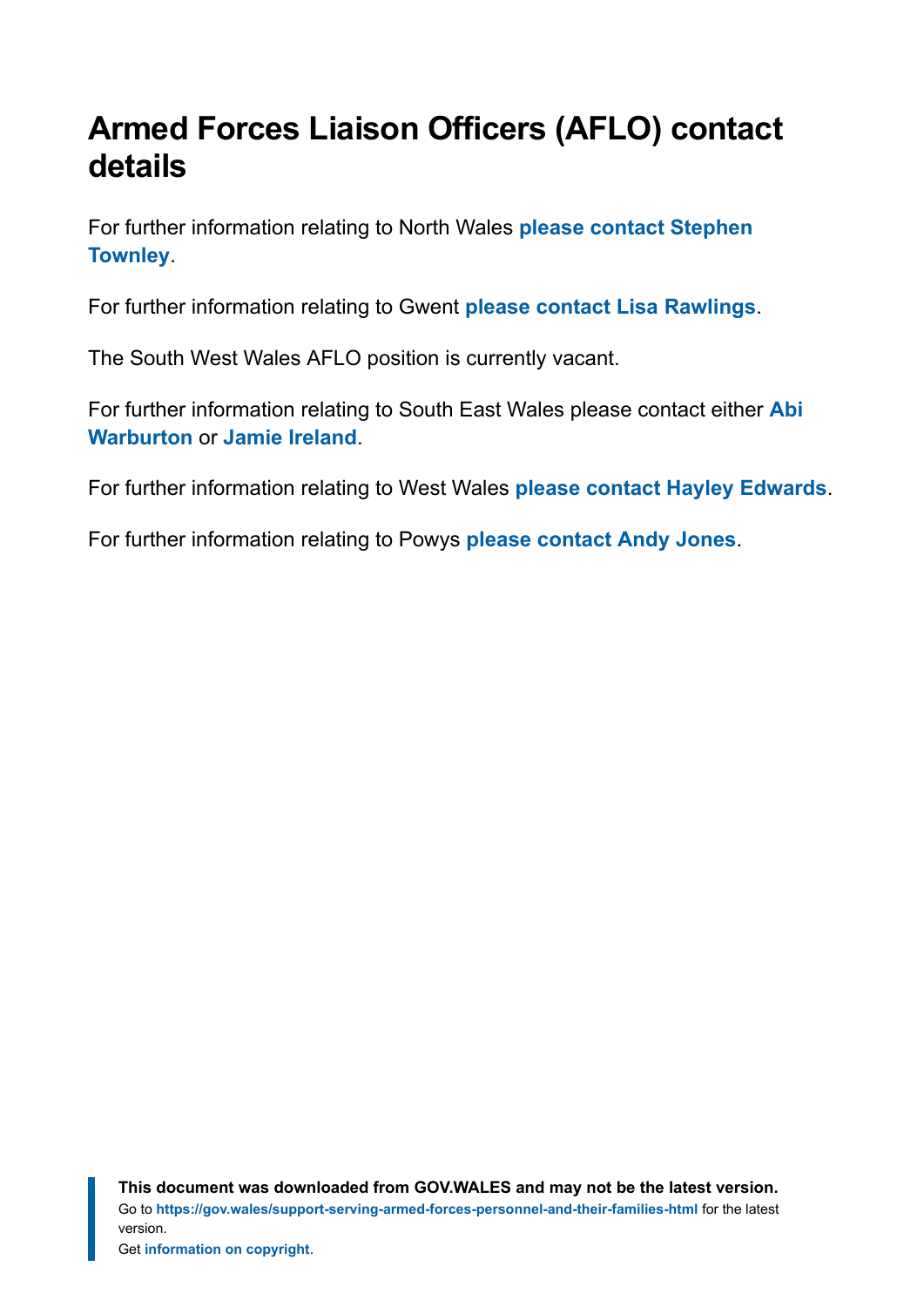# **About this document**

This document is a copy of the web page **[Support for Serving Armed Forces](https://gov.wales/support-serving-armed-forces-personnel-and-their-families-html) [personnel and their families](https://gov.wales/support-serving-armed-forces-personnel-and-their-families-html)** downloaded.

Go to **[https://gov.wales/support-serving-armed-forces-personnel-and](https://gov.wales/support-serving-armed-forces-personnel-and-their-families-html)[their-families-html](https://gov.wales/support-serving-armed-forces-personnel-and-their-families-html)** for the latest version.

This document may not be fully accessible, for more information refer to our **[accessibility statement](https://gov.wales/accessibility-statement-govwales)**.